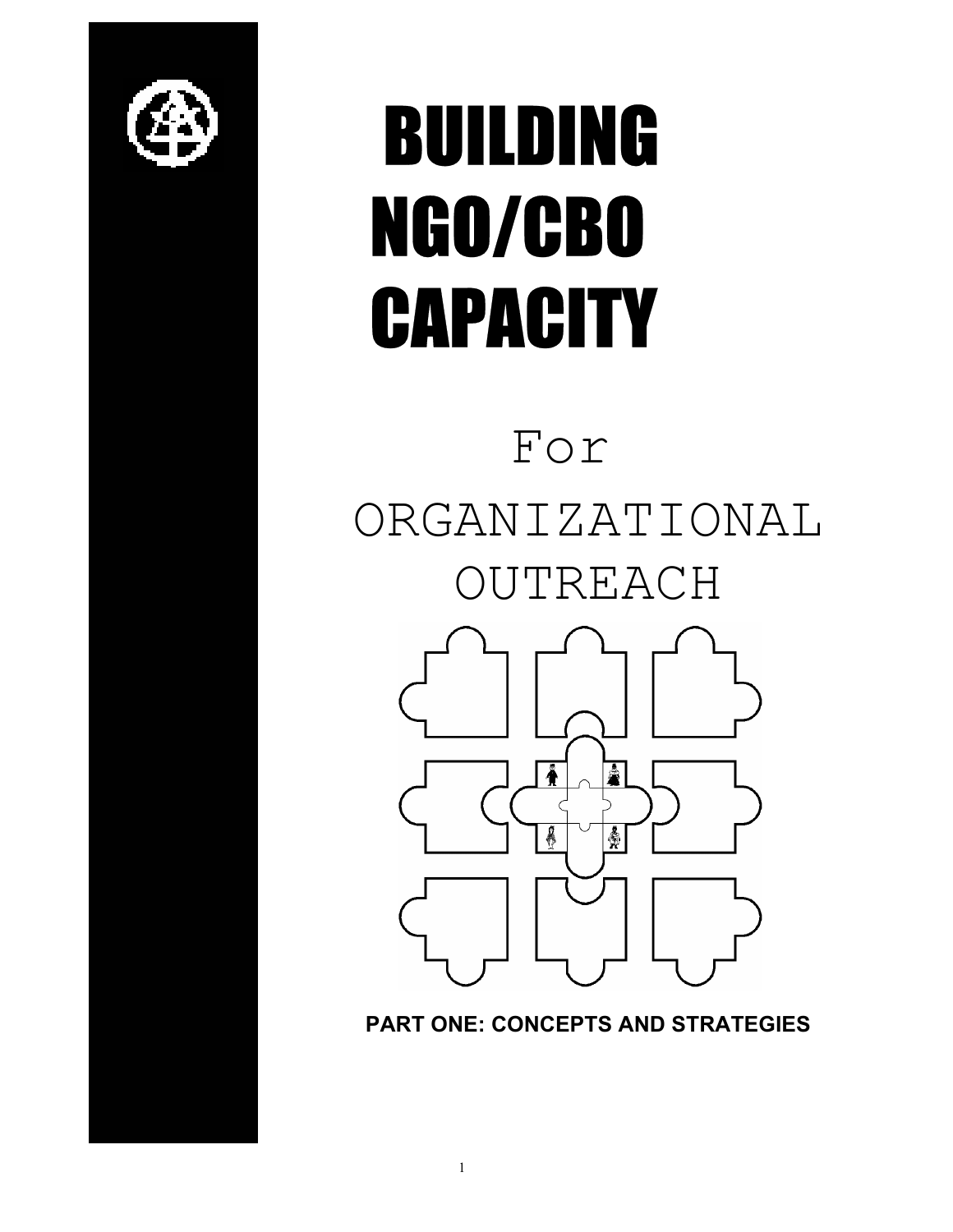# **FOREWORD**

This series of training manuals, designed to enhance the overall management and operational effectiveness of nongovernmental and community-based organisations, coincides with the launch of the United Nations Centre for Human Settlements (UNCHS) Global Campaign on Urban Governance. The theme of "inclusiveness," reflecting the Campaign's vision and strategy, is deeply embedded in the concepts and learning strategies covered by these manuals. While they have been planned and written to serve the developmental needs of non-governmental and community-based organisations, their leadership, and staff, they can easily be adapted to serve the needs of smaller local governments as well.

There is growing evidence and increased recognition of several values that define and frame the urban governance agenda for the new century and millennium. The first, inclusion, has already been introduced but bears repeating. Those local governments and communities that want to be on the leading edge of social and economic change must recognise the importance of including everyone, regardless of wealth, gender, age, race or religion, in the process of forging decisions that affect their collective quality of life. This commitment must then be infused into the very heart of their operating culture.

The second recognition involves shared leadership that cuts across the spectrum of institutional and community fabric. This means, among other things, that non-governmental and community-based organisations (NGOs/CBOs) must be seen as competent and worthy partners in the sharing of leadership and responsibilities. The *Building Bridges* manuals in this series are designed to address the management of joint planning ventures as well as the management of conflicts and disagreements that cut across the spectrum of public and not-for-profit community organisations*.*

The final recognition is the need for organisational competencies within the NGO/CBO community-a combination of knowledge, skills, experience, and commitment that will strengthen their resolve to manage their financial and human resources and their outreach endeavours more effectively and efficiently. In order to be strong and effective partners, NGOs and CBOs must be able to demonstrate that their internal houses are also in order.

As described in the Prologue, this series of learning implementation tools has been a collaborative venture between the Open Society Institute and the Government of the Netherlands (the principal funding institutions), Partners Romania Foundation for Local Development, and UNCHS (Habitat). In addition, many others have been involved in the development of this series. They include:

- 1. a committed group of Non-Governmental Organisation (NGO), Community Based Organisation (CBO) and local government leaders from Sub-Saharan Africa, who came together to define their learning needs during the UNCHS Capacity Building Strategy Workshop held in Nakuru, Kenya in November 998 and who took an active part in reviewing the drafts, culminating in a validation workshop in Nyeri, Kenya, 2001; and
- 2. a network of institutions and trainers representing the Regional Program for Capacity Building in Governance and Local Leadership for East and Central European Countries who participated in field testing the initial drafts of the materials.

Finally, I want to thank Fred Fisher the author of this manual and principal author of the series and the superb team of writing collaborators he brought together to craft these materials. The team of UNCHS staff professionals, headed by Tomasz Sudra, brought their considerable experience and expertise to polishing the final products.

Anna Kajumulo Tibaijuka Executive Director United Nations Centre for Human Settlements (Habitat)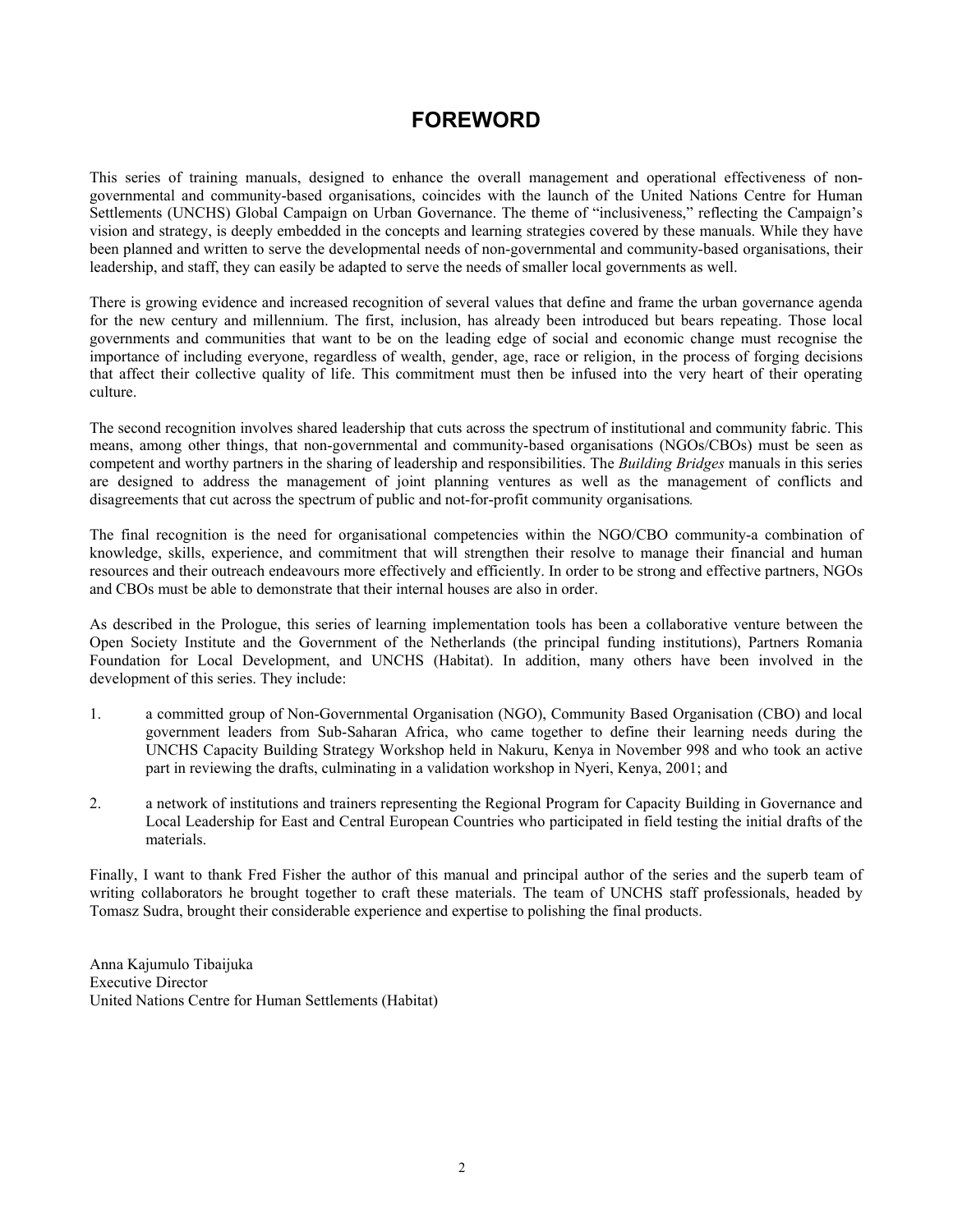# **TABLE OF CONTENTS**

| <b>FOREWORD</b>      |                                                                          | 2                |
|----------------------|--------------------------------------------------------------------------|------------------|
| <b>CHAPTER ONE</b>   | Introduction to building Organisational outreach capacity                | $\overline{4}$   |
| <b>CHAPTER TWO</b>   | <b>Communicating strategies and skills</b>                               | 6                |
|                      | Develop a communication plan                                             | 6                |
|                      | To whom should you communicate, and how?                                 | $\boldsymbol{7}$ |
|                      | Listening is also a strategic communication option                       | $\boldsymbol{7}$ |
|                      | What is unique about <i>active listening?</i>                            | 8                |
|                      | The public relations twist to organisation outreach                      | 10               |
|                      | The media and organisation outreach                                      | 10               |
|                      | Networking as an outreach strategy                                       | 12               |
|                      | Networking propositions to consider                                      | 13               |
|                      | As others define networking                                              | 13               |
|                      | How does one learn to network?                                           | 14               |
|                      | Spontaneity and freedom                                                  | 14               |
|                      | Networking should be part of your communication strategy                 | 15               |
|                      | Key points                                                               | 16               |
|                      | End notes                                                                | 16               |
| <b>CHAPTER THREE</b> | Developing strategic alliances                                           | 17               |
|                      | Advantages that accrue from alliances                                    | 18               |
|                      | Categories of alliances                                                  | 18               |
|                      | Eight I's and seven C's for creating and maintaining effective alliances | 20               |
|                      | Kanter's eight I's that create successful we's                           | 20               |
|                      | Austin's seven C's of strategic collaboration                            | 21               |
|                      | Key points                                                               | 22               |
|                      | End notes                                                                | 22               |
| <b>CHAPTER FOUR</b>  | <b>Influencing strategies and skills</b>                                 | 23               |
|                      | Power and influence                                                      | 23               |
|                      | Power options                                                            | 24               |
|                      | A systems approach to influence                                          | 25               |
|                      | Policies: From vision to impact                                          | 26               |
|                      | Lobbying                                                                 | 29               |
|                      | Key points                                                               | 32               |
|                      | End notes                                                                | 32               |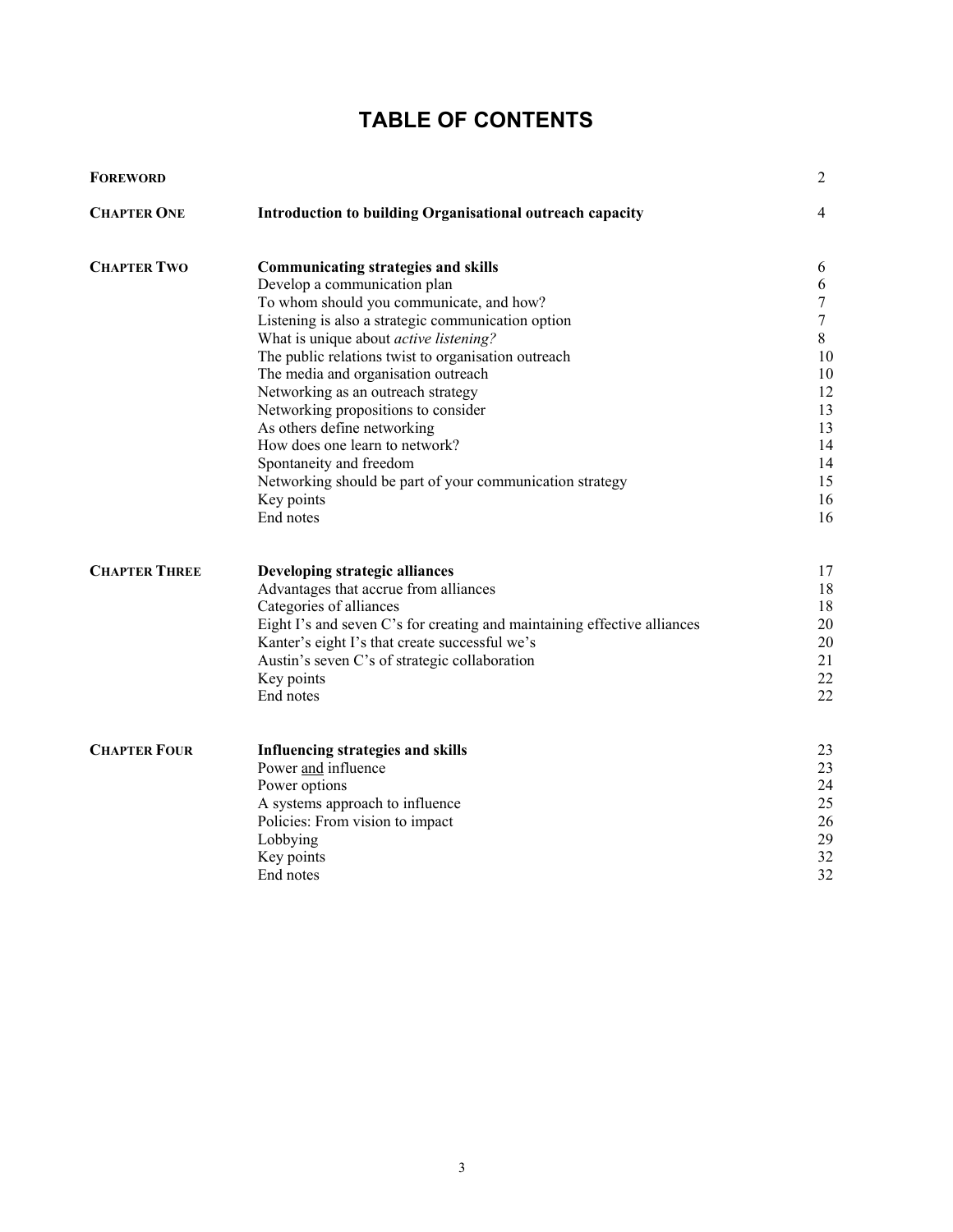# **CHAPTER ONE**

# **INTRODUCTION TO BUILDING ORGANISATIONAL OUTREACH CAPACITY**

Speak plain. Call bread, bread and wine, wine Mexican proverb

He who would do great things should not attempt them alone Seneca Proverb

The needle knows what it sews, and the thimble what it pushes Colombian proverb

These proverbs highlight the three skills and processes that are central to building organisational outreach capacity: communicating, developing strategic alliances, and influencing others. The two skills, communicating and influencing, encompass many sub-topics, strategies, tactics, skills, tools, and processes even when the focus is narrowed to how NGOs and CBOs can improve their organisation's outreach by applying them. The craft of building strategic alliances is less problematic to cover as an organisational outreach process.

Communicating and influencing as skills and strategies embrace many variations of individual and collective action. They can be interpersonal, intra or inter-organisational, written, spoken, formal, informal, public, private, and more. They are resources of potentially unbounded vitality, often free to use but also very expensive to harness under certain circumstances. The challenge is to garner as much leverage as possible from the art and crafts of communicating and influencing with as little cost to your NGO or CBO as possible.

For the small CBO with few resources, it may be unrealistic to expect its leader to influence changes in policies and legislation even at the local level or to launch a major communication campaign to highlight the concerns of the community it represents. On the other hand, there is strength in numbers. NGOs and CBOs can work together to mobilise their collective voices when there is consensus about issues that call for communicating and influencing beyond their respective organisational boundaries. Building organisation outreach capacity is, by its nature, a process that involves others either as recipients of your communicating and influencing or by determining how you can create coalitions of like-minded institutions and individuals who can help in achieving common goals as NGOs and CBOs.

The Nakuru assessment workshop delegates provided some valuable guidance to this trilogy of challenges by discussing both their frustrations and expectations. They were asking in one way or another:

- How can we as NGO and CBO leaders communicate more effectively and convincingly with beneficiaries, donors, local governments, and the media? The smaller we are, the more difficult these tasks are.
- How can we learn to be better at networking, at linking ourselves together with those beyond our organisational boundaries?
- How can we have influence on legislation and policy formulation?
- How can we work more effectively with local governments on issues and problems of mutual concern?
- How can we form partnerships that will increase our abilities to communicate our concerns and increase our influence to achieve our missions and goals?

These queries span a host of potential interpersonal, organisational and inter-organisational strategies and skills. They correctly assume that *individuals* within each NGO and CBO have the potential to improve their *communication* and *influencing* skills. There is also the assumption that *individual organisations* can increase their outreach capacity through better communication and influencing strategies and actions. And finally, there is the realisation that, individually, most NGOs and CBOs simply do not have the resources and means to communicate and influence effectively on many issues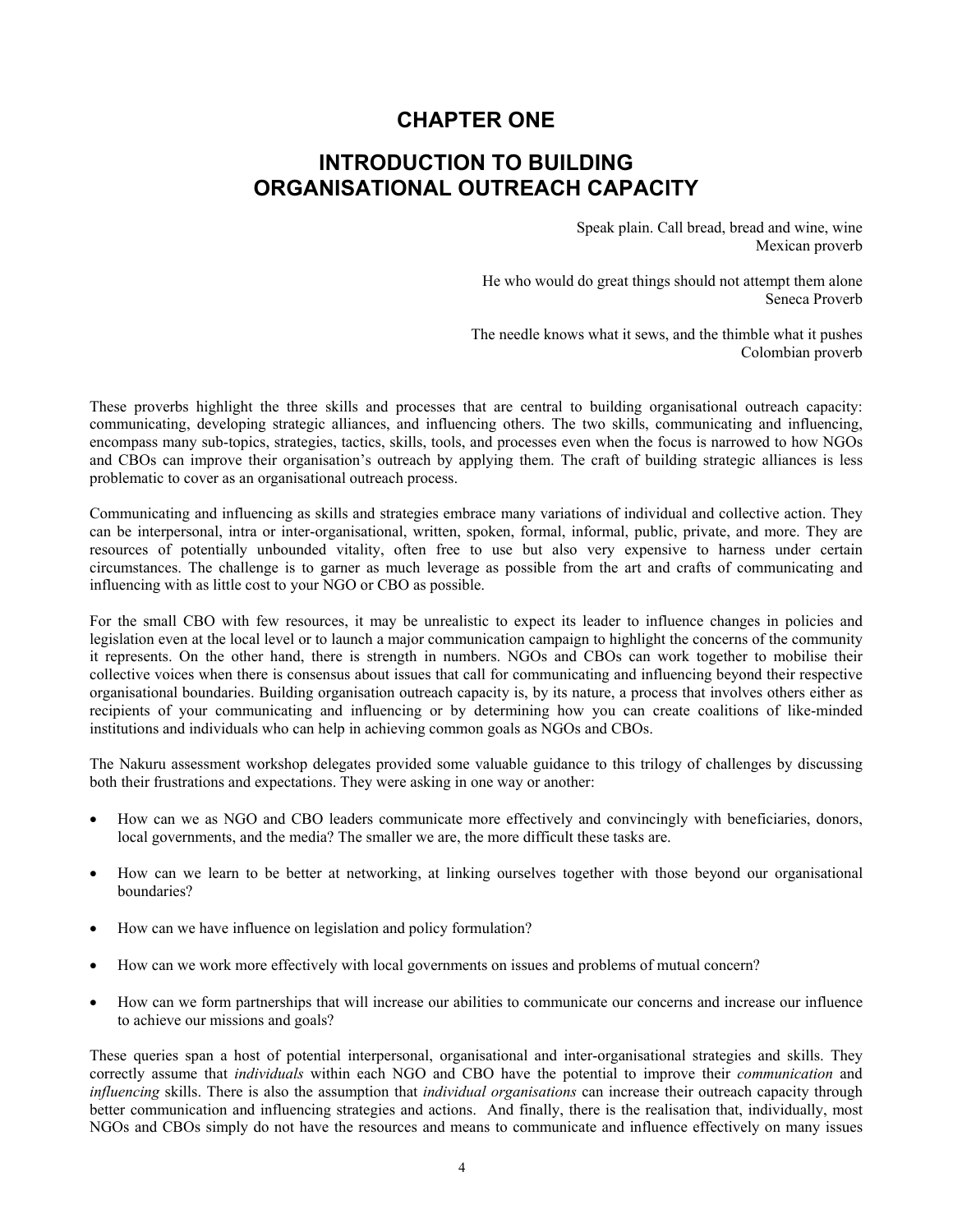and concerns that are central to their missions and goals. They must create strategic alliances if they are to have the necessary influence to bring about essentials changes in their working environments.

**Roadmap:** In an attempt to respond to these wide-ranging capacity-building concerns, we will focus in Chapter One on:

- How to develop an organisation communication plan and strategy.
- How to improve your listening skills, recognising that communication is a two-way process and listening more effectively to beneficiaries may be your best influencing tool.
- How to work more effectively with the media and improve your public relations.
- How to become a better "net worker". We will even try to figure out what this term means, given its current popularity as a management and personal effectiveness strategy.

In Chapter Two, the focus will be on developing strategic alliances and will concentrate on:

- The advantages of alliances and partnerships
- Types of alliances and coalitions, and
- How to create and maintain strategic alliances.

Chapter Three, the final chapter in Part One, will focus on various kinds of influence strategies including:

- The relationships between power and influence
- A systems approach to influencing strategies
- The policy thicket and how to cut your way through it; and
- How to lobby and influence policy making.

Part Two, the *Tools* section, will provide structured learning experiences in each of these skill development arenas. While some can be self-administered for individualised learning, training designs are provided with all the tools to assist those who plan to facilitate group learning experiences. The Tools are designed to mirror the concepts and strategies covered in Part One of the manual.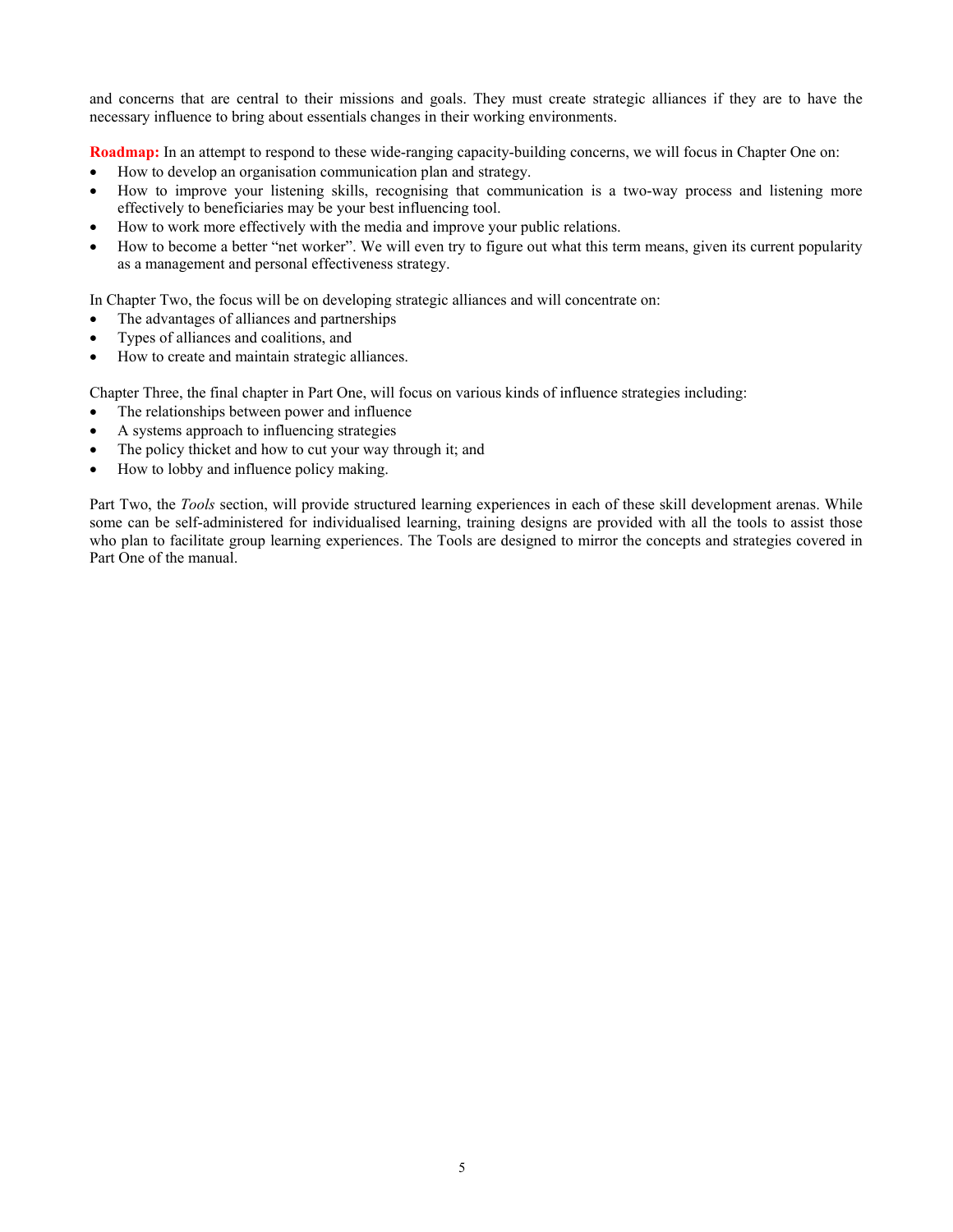# **CHAPTER TWO COMMUNICATING STRATEGIES AND SKILLS**

To think justly we must understand what others mean; to know the value of our thoughts, we must try their effect on other minds William Hazlett, 1826

Since *communications* is such a catchall term, one of the best ways to understand what you and your organisation can be doing to communicate more effectively is to develop a communication plan. This plan should be based on your organisation's vision and mission, the goals you want to accomplish, and the values and beliefs that are important to you, your staff, your beneficiaries, and other key stakeholders. Since the fine points of how you create your vision, define your mission, and establish operational goals and objectives can be found in the *Participatory Planning* manual in this series, we won't duplicate them here. However, we have included in Part 2 of this manual a form to help you and your colleagues develop a communication plan. (See Tool # 2: Developing a Communication Plan)

#### *Develop a communication plan*

Once you are clear about the foundation stones essential to organisation effectiveness and outreach, i.e., your mission, operating goals, core values, and beliefs as a service institution, you can begin to ask what you want to accomplish through communicating these and other messages to the outside world. In other words, *why* do you want to communicate? Are your communication goals to:

- Enhance your visibility in the community, city, or region?
- Generate positive attitudes and impressions of your organisation through better media coverage?
- Establish media contacts so they can be counted on in case of emergencies, either your own as an organisation or emergencies thrust upon your beneficiaries or constituents?
- Increase awareness about your programs and services in relation to a specific user group?
- Promote a change of attitude among certain members of the community?
- Generate support from the public, key policy makers, and others on such issues as policy reform?
- Generate financial support and contributions?
- Establish and maintain an interactive dialogue with your most important stakeholders?

By the way, we've used the term *stakeholders* before and just realised that it might not be familiar to all of you. A stakeholder is any person, group, or organisation that can put a claim on your organisation's attention, time, resources, and services, or is affected by your organisation's existence and contributions. Stakeholders can either be friendly or hostile to the accomplishment of your mission and goals. Given this broad definition, your communication plan may need to be broadly defined.

These are the *Why* questions that are so important to consider when developing an outreach communication plan. If you aren't clear about why you need to communicate your message beyond the boundaries of your organisation, the chances are you won't communicate them either very effectively or efficiently. The *Why* answers will help you determine *What* you need to communicate in terms of information, ideas, values, goals, etc.

Once these questions have been thoroughly pursued, you will need answers to some other basic questions:

• To w*hom* do we need to get these messages?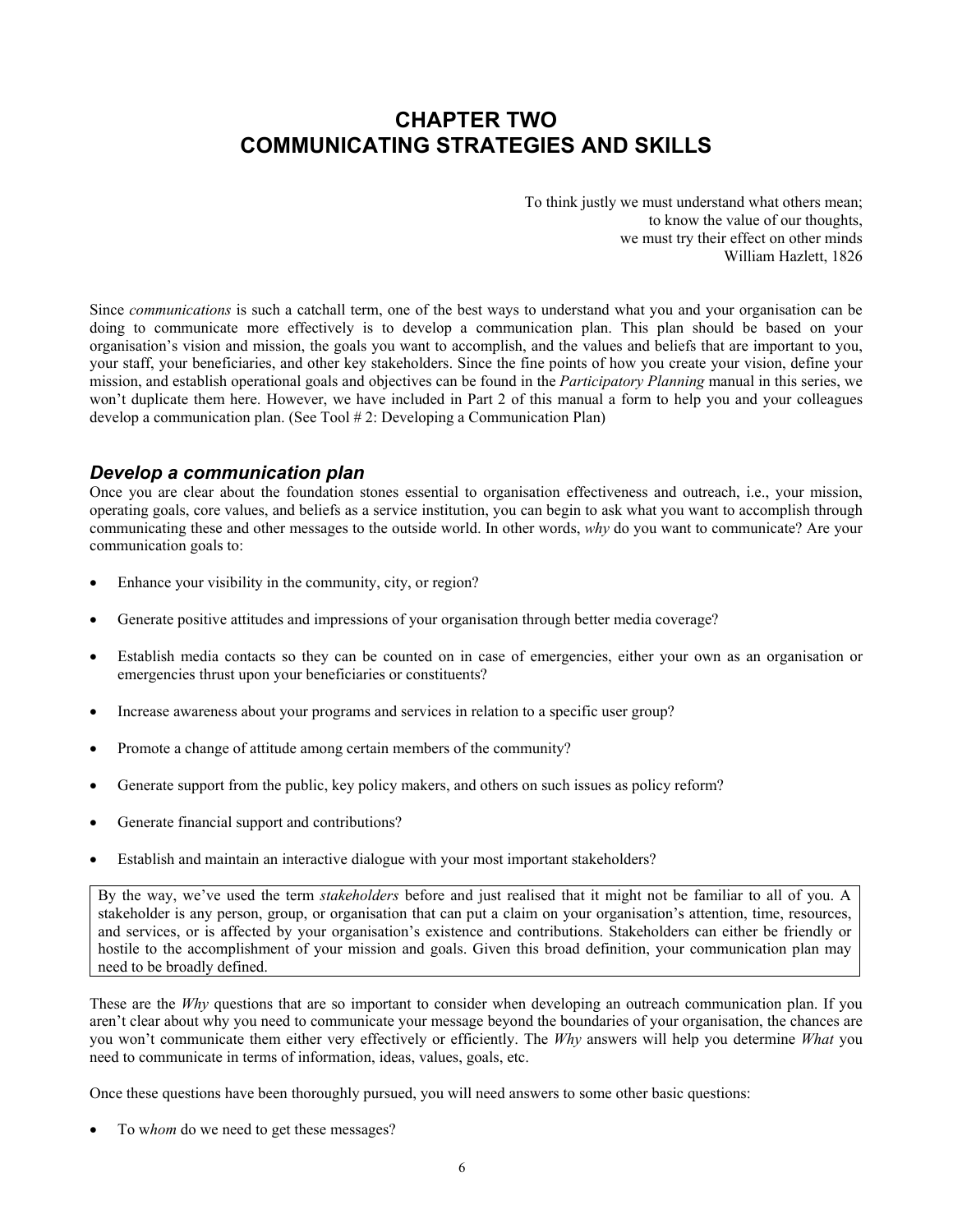- *How* will we do it?
- *How* will we know if we are being successful?

#### *To whom should you communicate, and how?*

When you delve into the *To Whom* category of inquiry, you will also want to think about *How* you can reach your critical partners. Let's assume that your CBO operates a day care centre next to a clothing factory in your community. As director, you need to get information to the mothers who use the centre about proposed changes in the service. The communication strategy might be as simple as letting the centre director know and having her pass the new information on to those who use the service. Or, you might want to personally be at the centre when the children are collected if you believe it is important for your clients to get the message from you directly.

If you want to communicate with your local government, it could get a bit more complicated. *What* you want to communicate to your local government and *how* you do it may depend on the procedures they have established for communicating with others. For example, the elected council might have very formal procedures about how to communicate with them. They may expect constituents to work through the clerk of council, or if it concerns management issues, the chief administrative officer. How you communicate with other organisations and their officials and staff will depend on their processes and procedures for communicating as well as your own.

If your intent is to reach a broad audience, i.e., the general public, then your strategy might involve the mass media if you have access to the resources they command, a mass mailing, or some other broad based strategy. Such communication strategies can become expensive, both in hard cash and staff resources. The final concern to address when putting together a communication plan is how much will it cost.

Since the potential audience for this manual is so diverse and their circumstances so varied, it is difficult to be specific about what your communication plan should include. If you can answer the questions just commented on, the *why, what, who, when* and *how questions* about communicating for outreach purposes, and assess the total costs involved in implementing your plan, you will be able to determine what kind of communicating strategy is best for your organisation. Finally, your plan needs to include an evaluation step that will assess how effective your communication plan has been in reaching its intended audience. Communicating the mission, services, and needs of your organisation can be expensive in money, time, and staff resources. Be strategic, and track the impact of your communication strategy.

> The better world is not feasible for people who do not believe in it Ladislav Briestensky

#### *Listening is also a strategic communication option*

Is *listening* to your constituents and other key stakeholders an important part of your communication plan? All too often we forget this critical component to the communication process when we put together our organisation's communication plan. Given this distinct possibility, we want to argue that *active listening* should be a critical part of any service-oriented institution's strategy to communicate and influence. (See *Tool # 3 in Part Two* for an active learning experience in listening.)

As we will point out later, listening has been identified as one of the most important communication skills of the manager, if not the most important. We believe it is the foundation from which all other parts of your communication program should be based.

We'll get to some of the techniques in a moment, but first we want to share some proverbs about listening from various parts of the world.

- From Peru: If I listen I have the advantage, if I speak the others have it
- Japan: The silent person is often worth listening to
- The Native American Yurok tribe: Silence has so much meaning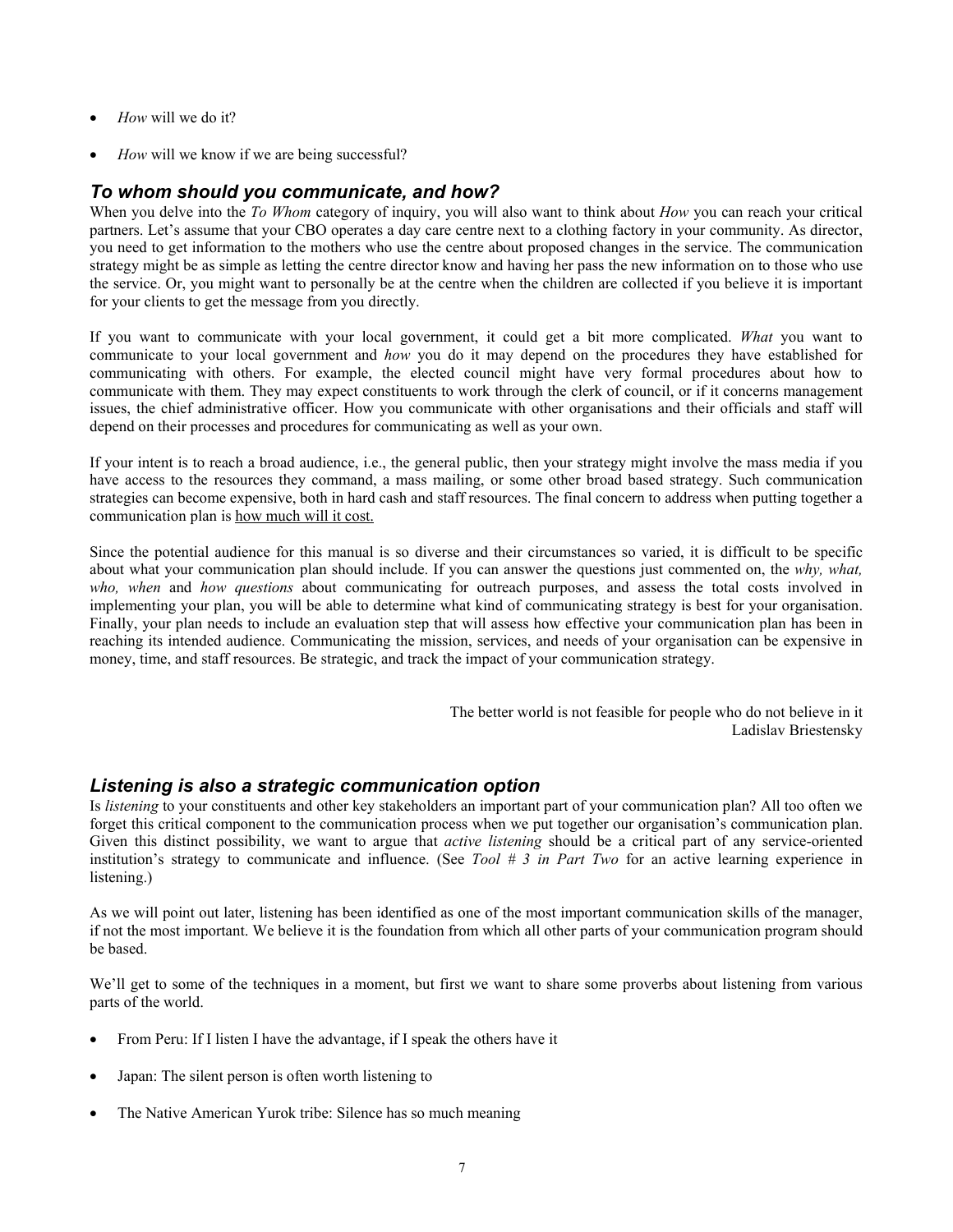- The Jabo tribe of Africa: The one who listens is the one who understands
- Lithuania: Listen much and speak little

Being silent is no guarantee that we are either listening, or listening for meaning and understanding. Nevertheless, a generous dose of self-imposed silence is essential to the art of active listening. Expressions of support, empathy, and understanding are also essential. Sharpening the ability to listen effectively responds directly to the Nakuru workshop participant's top communication training priority: **how to communicate more effectively with** *beneficiaries* **of your services.** By listening to your beneficiaries and constituents, you become better prepared to communicate with other key stakeholders, i.e. governments, donors, and the media.

#### *What is unique about active listening?*

First of all, listening is one of the most important management skills we can possess. Several years ago, a research team at Loyola University in Chicago conducted a study to determine the single most important attribute of the effective manager. After involving hundreds of organisations in their research, they concluded that *listening* is a manager's most important skill. **(1)**

If listening is so important, why don't we do it better? There are several reasons. First, listening is hard work. It takes energy and concentration to listen actively. Second, we are bombarded constantly with messages, and we learn how to screen out a lot of the messages that are directed our way. Unfortunately, we screen out messages we shouldn't. Third, we often decide what the other person is about to say and jump in to respond immediately. This, of course, stops the listening routine immediately and often distorts the message we were about to hear. Finally, most of us never receive any training on how to listen effectively.

Have you ever asked yourself, "Just what do they mean by *active*, in active listening?" Well, we have also and the literature on listening is not very explicit about what is meant by *active.* To help us better understand the "active" in active listening, we turned to a fairly recent book on the role of the manager as facilitator. The authors define active listening as "a process by which we make a conscious effort to understand someone else." **(2)** This *conscious effort* to manage the listening process involves three interrelated techniques or skills.

- 1. *Sensing:* using all our senses to take in the information being offered.
- 2. *Interpreting:* assessing the meaning of what is being said.
- 3*. Checking:* reflecting on what has been heard in an effort to gain a mutual understanding of what the other person is saying.

So, active listening isn't just listening! It requires us to engage in a dialogue using all our senses and actually speaking, which seems on the surface to be a bit contradictory. But, the speaking is of a very different kind than we normally use when holding a conversation. What we say during active listening is directed to better understand what the other person is saying, not to impose our own thoughts, emotions, feelings, etc. It is tough to do, as we all know, but the benefits far outweigh the costs. Let's look at the three sub-skills just mentioned, the ones these authors have tucked under the larger skill umbrella of listening.

*Sensing* is taking in the full communicating environment, not just the sound waves that travel from the speaker's mouth to your ears. We also need to "listen" to their gestures, facial expressions, and the tone, rate and volume of the message, all those visual and vocal cues that accompany the actual words. The physical setting might also be an active partner in the communicating process. Some managers use big desks, a slight difference in elevation and even physical distance to convey a big part of their message. Sensing is taking in all the outwardly visible cues that are being used to convey the message.

*Interpreting* is the ability to take in the information being offered and to evaluate and analyse it. This is a major challenge in being an effective active listener although on the surface it looks quite simple. It requires us to not only get behind what the other person is saying to understand the words, but also to get behind any barriers we are putting up to not hear what the other person is saying. Have you noticed how some simple words can send you into orbit? On the other hand, other words uttered from across the table can make you feel so good. We also carry around these invisible earmuffs that filter out those things we don't want to hear. Sometimes these filters distort rather than block what the other person is saying. Interpreting is the most difficult sub-skill required of the active listener. It requires us to be non-judgemental.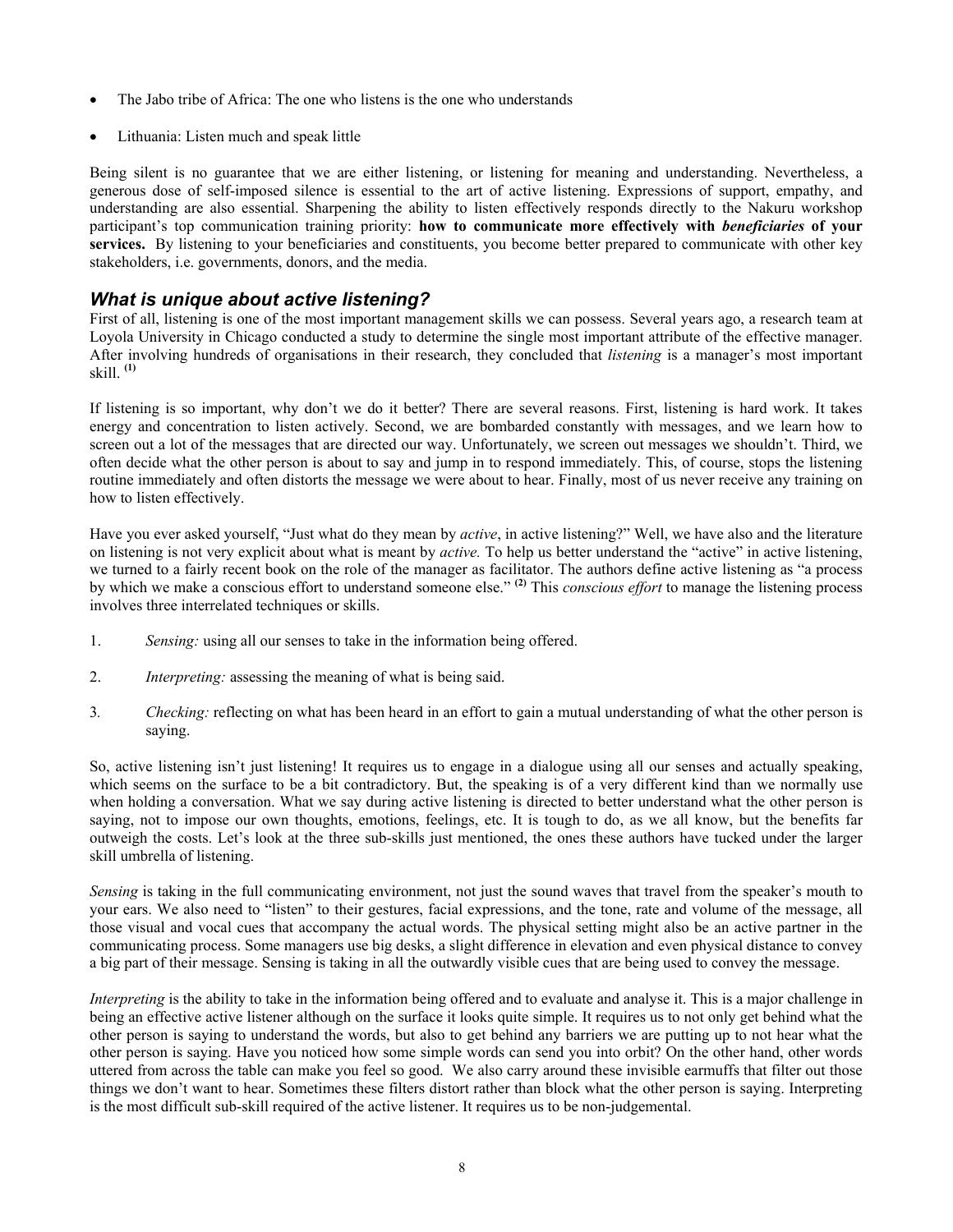*Checking* is perhaps the easiest and most important listening skill because it gives us a chance to talk. But it is not the kind of talking that finishes the other person's statement or conveys everything you were thinking about saying as soon as you get a chance to jump into the conversation. Have you ever caught yourself spending all your time thinking about what you plan to say while the other person is speaking and missing a good 90% of the message? Sure you have! So have we - and **it's not** *active listening.* 

Checking is also the fine art of asking questions for clarification and reflecting verbally on what the other person is saying. The clarifying question might be something like, "What do you mean by 'as soon as possible'? Could you indicate the day and time of day you have in mind?"

Reflecting statements are sometimes just utterances that indicate you are fully engaged as an active listener. They are as simple as a "hmmm", a nod of the head, or paraphrasing what has been said, "What I heard you say was ...". It may also be asking questions to generate more or different information from the other person. "What other options have you been considering"?

> Building organisational outreach capacity begins with the skills to be a more effective active listener

This is probably not what you had in mind in terms of building outreach capacity using communication strategies. After all, you need to get your message out. You need to be more proactive in communication with your beneficiaries, the government agencies, and donors that can support you and with the media that can help you spread the word.

As a service or support agency, your sustainable strength is based on being responsive; being attentive to your constituent's needs, interests and concerns; and more fully understanding what is important to them before addressing your own agenda, whatever it might be. This requires a strong and accurate information database. While you might acquire some of this through library-type research, your best source of insights, information, and ideas will come through your ability to listen actively by sensing, interpreting, and checking what your constituents, beneficiaries, supporters, and future partners are saying.

Richard Axelrod, in *Terms of Engagement*, has this to say about listening as a foundation for building relationships.

Listen, listen, listen until you feel you cannot stand it anymore, and then listen some more. Listening builds relationships. Listen with understanding and empathy. Work for understanding, not agreement. Imagine what it would be like to see the world from their perspective, based on their experiences. **(3)**

# *Reflection*

Before moving on to more proactive communication strategies, spend a few moments reflecting on the quality of your organisation's current ability to listen actively to your significant stakeholders in a concerted attempt to better understand what they want or need from the relationship. Using a scale of 1 to 10 with *one* being **we don't listen at all** to *ten* meaning **we totally understand their wants and needs**, rate the following relationships and jot down ways you can improve your ability to listen to them more effectively.

| Key Beneficiaries: 1 2 3                                                               |  | $\overline{4}$ | $5 \quad \text{or}$ | 6 | $7\overline{ }$ | 8 | 9 | 10 |  |
|----------------------------------------------------------------------------------------|--|----------------|---------------------|---|-----------------|---|---|----|--|
| I plan to improve my listening to them by:                                             |  |                |                     |   |                 |   |   |    |  |
|                                                                                        |  |                |                     |   |                 |   |   |    |  |
|                                                                                        |  |                |                     |   |                 |   |   |    |  |
|                                                                                        |  |                |                     |   |                 |   |   |    |  |
|                                                                                        |  |                |                     |   |                 |   |   |    |  |
|                                                                                        |  |                |                     |   |                 |   |   |    |  |
| <b>Local Government:</b> 1 2 3 4 5 6 7 8<br>I plan to improve my listening to them by: |  |                |                     |   |                 |   | 9 | 10 |  |
|                                                                                        |  |                |                     |   |                 |   |   |    |  |

 $\_$  ,  $\_$  ,  $\_$  ,  $\_$  ,  $\_$  ,  $\_$  ,  $\_$  ,  $\_$  ,  $\_$  ,  $\_$  ,  $\_$  ,  $\_$  ,  $\_$  ,  $\_$  ,  $\_$  ,  $\_$  ,  $\_$  ,  $\_$  ,  $\_$  ,  $\_$  ,  $\_$  ,  $\_$  ,  $\_$  ,  $\_$  ,  $\_$  ,  $\_$  ,  $\_$  ,  $\_$  ,  $\_$  ,  $\_$  ,  $\_$  ,  $\_$  ,  $\_$  ,  $\_$  ,  $\_$  ,  $\_$  ,  $\_$  ,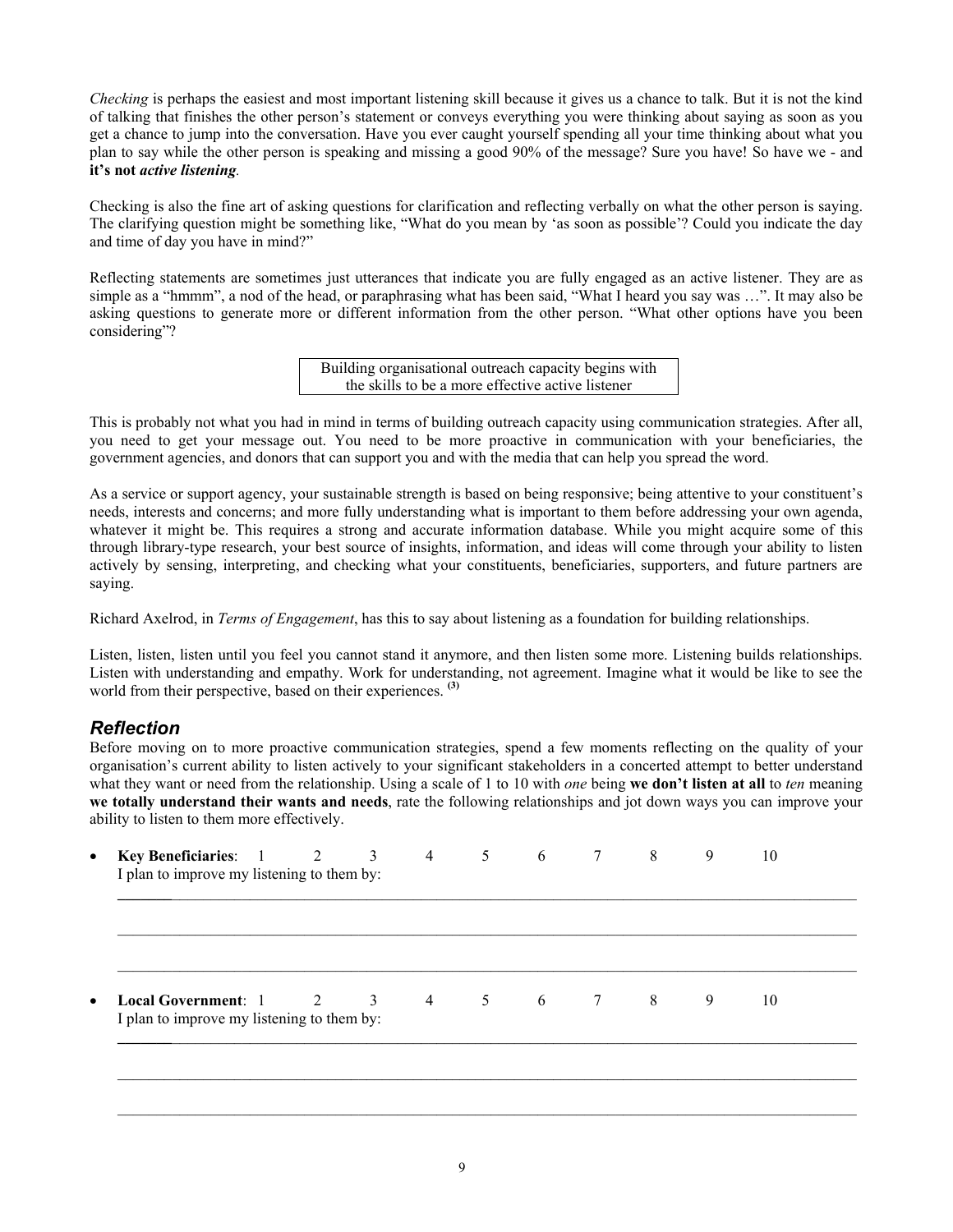| Our important donors: 1<br>I plan to improve my listening to them by:             | $\overline{2}$ | $\mathbf{3}$ | $\overline{4}$ | 5 <sup>5</sup>  | 6               | 7      | 8        | 9 | 10 |
|-----------------------------------------------------------------------------------|----------------|--------------|----------------|-----------------|-----------------|--------|----------|---|----|
|                                                                                   |                |              |                |                 |                 |        |          |   |    |
| Representatives of the Media: 1 2 3<br>I plan to improve my listening to them by: |                |              | $\overline{4}$ | $5\overline{)}$ | $6\overline{6}$ | $\tau$ | $\sim$ 8 | 9 | 10 |
|                                                                                   |                |              |                |                 |                 |        |          |   |    |

Epictetus

#### *The public relations twist to organisation outreach*

Even if you are a small organisation, there are ways to build outreach capacity by being ready to share information with key officials and organisations when opportunities present themselves. For example, you are attending a meeting called by a donor organisation interested in telling you and others about what they are doing. You take this opportunity to introduce yourself and to give their representative(s) written information about your organisation.

A local government official happens to be in your neighbourhood looking at someone else's project, and you meet her at the local coffee shop by accident. Be prepared to tell her about what your organisation is also doing in the neighbourhood and offer to follow-up with written information about your projects if you aren't prepared to provide it on the spot.

A local newspaper reporter stops in to get directions to another NGO, and you seize the moment to promote your own organisation. Of course, "seizing the moment" in any of these situations means you will need among other things:

- A business card with a professional-looking logo
- A short letter of introduction to your organisation
- A one page, easy to read, fact sheet about your organisation
- Your vision, mission statement, and major operating goals
- Highlights of your most successful program or service
- Copies of newspaper articles about your organisation
- A current copy of your newsletter if you publish one
- Photos of your organisation in action.

These public relations packets need not be expensive and should reflect who you are, not an inflated portrayal of what you hope to be. The art of public relations is 90% preparation and 10% inspiration when the timing is right. It's taking advantage of opportunities to let others know who you are and what you are doing when they occur.

#### *The media and organisation outreach*

Media coverage just doesn't happen. Unless, of course, your warehouse burns down, your director gets kidnapped, or some other "newsworthy" event occurs to make your organisation memorable for the moment in the eyes of the media. If you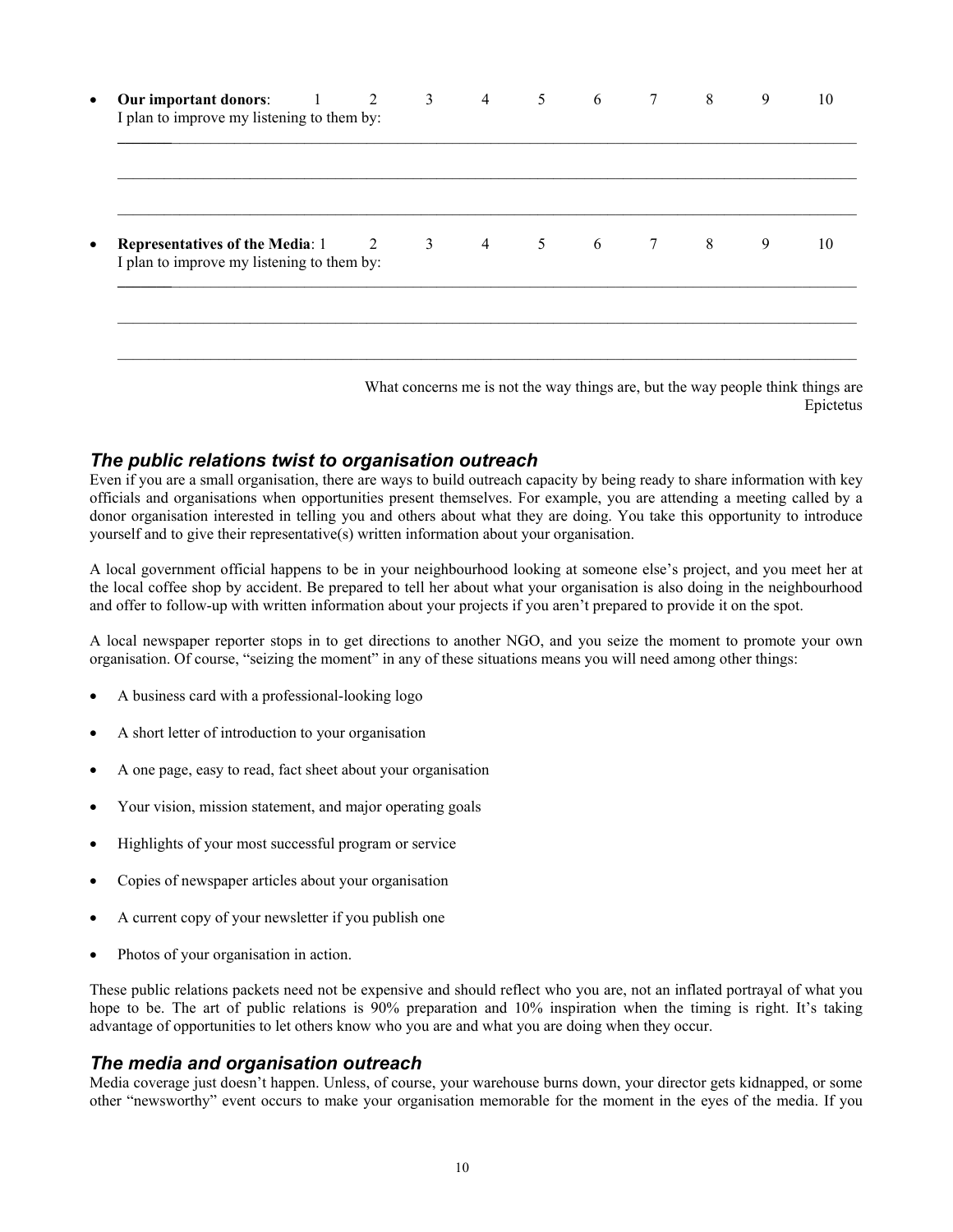have decided that getting news coverage is important to your organisation's sustainability, growth, and contribution to society, then here are some things you can do to make this a possibility.

- Make a conscious effort to develop a personal relationship with a reporter, editor, or other media gatekeeper.
- If there are key events or activities taking place in the community and your organisation is responsible for making them happen, get the word out to various media outlets in time for them to schedule coverage. They will determine whether it is newsworthy from their perspective.
- Write a short article about your organisation and what you are doing that is unique. Focus attention on those things you think will be of interest to their readers.
- Be alert to what the local news media are covering at the community and local level. Are local television and radio stations or the newspaper reporting on issues or concerns that your organisation is involved in? If so, what you are doing might be "newsworthy". Contact them about your efforts and offer to arrange site visits, interviews - whatever looks feasible and supportive to enable the media to expand their coverage of what your organisation is doing.
- Join forces with other organisations or individuals who are concerned about getting a similar message out through the public media. By joining forces, you may represent a story that gets their attention.

For small NGOs and CBOs, it is important to determine the cost of getting momentary publicity against the benefits that will accrue from the publicity. Given the competition for news coverage and the time and other resources it might take to get the media's attention, think twice and begin to look at other less costly and equally effective options for communicating beyond the boundaries of your organisation.

There is one obvious exception. For those who operate in smaller cities or rural areas where there is a daily or weekly newspaper, it becomes much easier to communicate through the media. The author lives in a small town with a daily newspaper, and it gives generous coverage to local NGO/CBO activities.

> In dealing with the press, do yourself a favour. Stick with one of three responses: I know and I can tell you; I know and I can't tell you; and I don't know. Dan Rather, newscaster

Before we move on to another outreach strategy, it is useful to reflect for a moment on the quotation by Dan Rather. It clearly conveys the media's self assessment that they control the news agenda. It's an important message to keep in mind as you consider the media as part of your organisation's outreach strategy.

#### *Reflection*

How would you rate your organisation's coverage by the news media? 1= rotten and 10=couldn't be better! Or, somewhere in between, i.e., 2 through 9.

- **[ ]** Put your score in the [ ]s.
- How would you rate the need for your organisation to have better media coverage?  $1 =$ not a problem to  $10 =$ can't live without it!  $\begin{bmatrix} \phantom{0} \end{bmatrix}$

Based on this scientific analysis of your media situation, what, if anything, should you do to improve it? For example, if the answer to both questions is four or below, then we suspect you can give this part of your communication strategy low priority. On the other hand, if you gave the first query a low score and the second a high one, then perhaps you need to call a staff meeting to discuss it.

But before you take any action, jot down a few ideas about how you feel concerning your relations with the media and what you might consider doing, if anything.

**\_\_\_\_\_\_\_**\_\_\_\_\_\_\_\_\_\_\_\_\_\_\_\_\_\_\_\_\_\_\_\_\_\_\_\_\_\_\_\_\_\_\_\_\_\_\_\_\_\_\_\_\_\_\_\_\_\_\_\_\_\_\_\_\_\_\_\_\_\_\_\_\_\_\_\_\_\_\_\_\_\_\_\_\_\_\_\_\_\_\_\_\_\_\_\_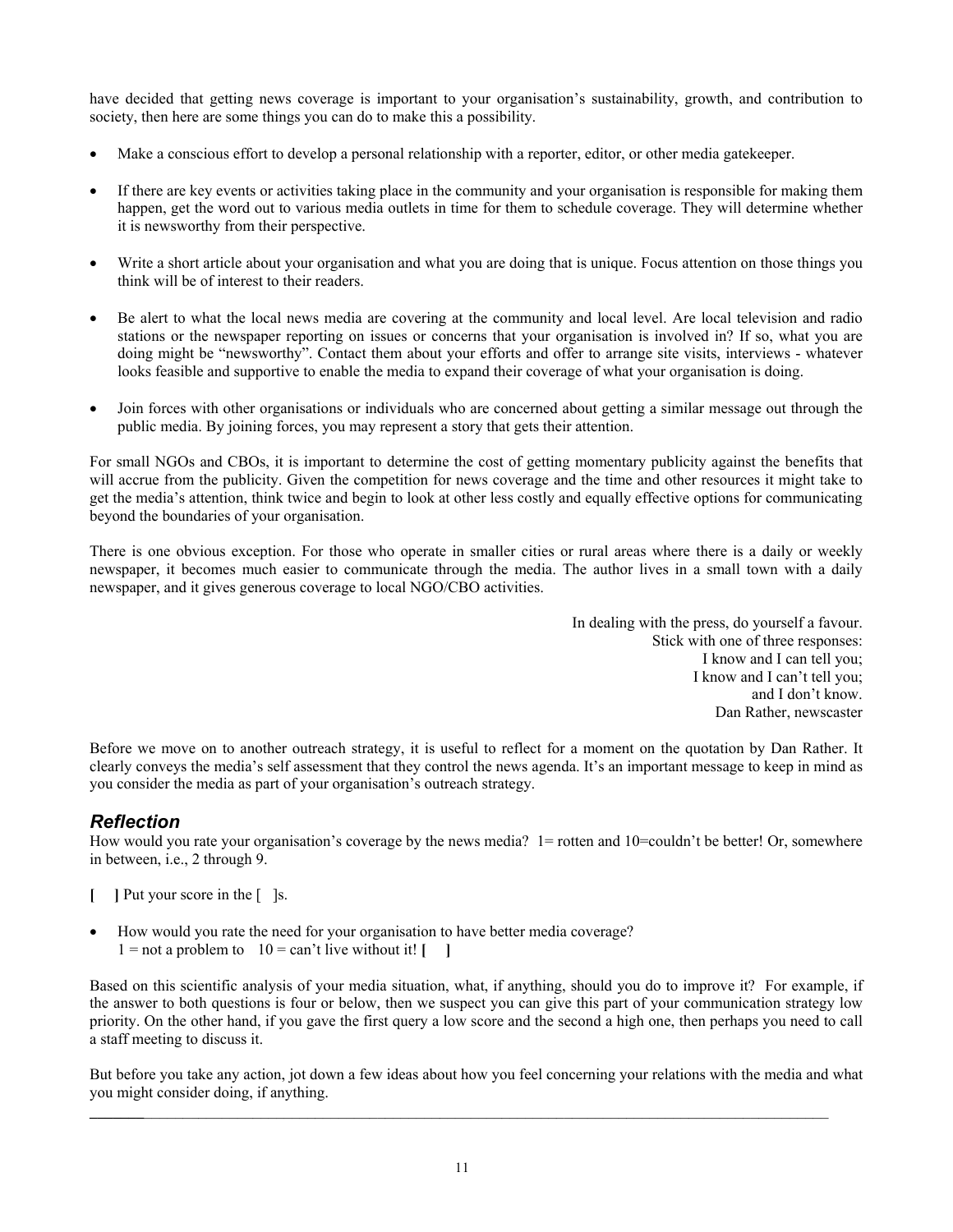All the beads in the world won't make a necklace until you string them together Korean proverb

#### *Networking as an outreach strategy*

Networks have always been a valuable part of a community's ability to respond to human service needs outside the boundaries of formal organisations although they may not have been so identified. Networks and networking can also be valuable organisational outreach mechanisms for achieving the mission and goals of many NGO/CBO institutions. While we suspect many of you are world class networkers already, we will, nevertheless, describe this phenomenon in some detail since it represents one of the few resources that is relatively cost free and potentially valuable to your clients. (See *Tools # 4 and 5 in Part Two* for more on networking.)

 $\_$  ,  $\_$  ,  $\_$  ,  $\_$  ,  $\_$  ,  $\_$  ,  $\_$  ,  $\_$  ,  $\_$  ,  $\_$  ,  $\_$  ,  $\_$  ,  $\_$  ,  $\_$  ,  $\_$  ,  $\_$  ,  $\_$  ,  $\_$  ,  $\_$  ,  $\_$  ,  $\_$  ,  $\_$  ,  $\_$  ,  $\_$  ,  $\_$  ,  $\_$  ,  $\_$  ,  $\_$  ,  $\_$  ,  $\_$  ,  $\_$  ,  $\_$  ,  $\_$  ,  $\_$  ,  $\_$  ,  $\_$  ,  $\_$  ,

Several years ago the author directed a research project to determine the validity of networks and networking as social processes for linking individual and community needs and resources effectively in an informal and spontaneous way. **(4)**

The research initiative was based part on the assumption that there are networks and networkers who operate largely in an informal, spontaneous way to link individuals in need of human services to resources represented by a variety of sources not necessarily within their own organisation.

To test the validity of this and other assumptions about the processes of informal and spontaneous networking, the project team asked directors of over fifty human service organisations, mostly NGOs and CBOs, to identify individuals who met the following criteria:

- Effectively assisted clients in mobilising resources from various agencies
- Willingly responded to requests for assistance from individuals in other agencies
- Actively sought out information on a wide range of human resource concerns
- Frequently worked beyond the boundaries of their own organisation and between the boundaries of established and formal systems to perform discrete tasks and provide particular services
- Unobtrusively took risks in order to help others, and
- Were highly energetic, action-oriented, and totally aware of human service problems and opportunities for solution.

The response was overwhelming. Over 150 individuals were nominated from a wide range of human service agencies. From those initially nominated, over twenty were selected and interviewed extensively to determine how they operated as "networkers". The propositions or proposals about networks and networking, their style of operations, values, and personal characteristics that resulted from that study have stood the test of time. To help you understand the process of networking and the individual attributes that are associated with those who are effective networkers, we present a number of propositions that were drawn from that study.

#### *Networking propositions to consider*

- Networking is a person-to-person and not an organisation–to-person process.
- Networking involves the sharing of power and resources.
- Sharing power and resources is not the same as giving them away.
- The effective networker believes that everything in the community is or can be connected to everything else.
- To intervene in one part of the community is to potentially involve an ever- widening circle of interaction.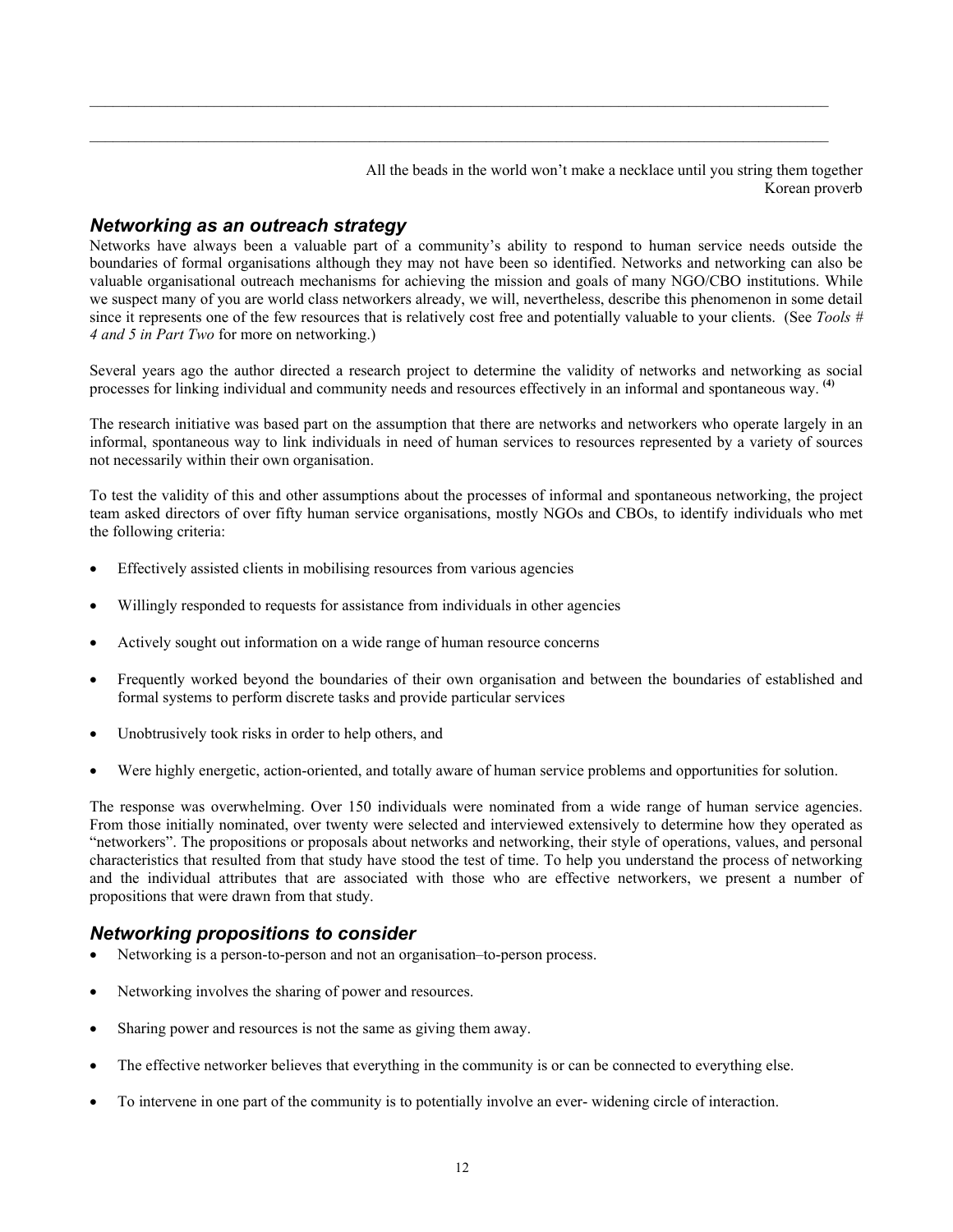- It is *whom* the effective networker knows as much as *what* she knows that determines her ability to engage in effective networking of community needs and resources.
- The effective networker never worries about being rejected just because others might not want to get involved.
- The effective networker always looks for other options when initial efforts to solve a problem or to connect needs and potential resources fail.
- The effective networker views every situation as an opportunity to learn.
- Effective networkers don't operate on a quid-pro-quo, direct exchange relationship when they act as the bridge between those who have resources or access to resources and those in need.

While these propositions provide insight into the process of networking and how net-workers operate, it will also be useful to look at other descriptions of this communication and enabling strategy.

> Networkers are explorers who travel a universe that has no maps Jessica Lipnack

#### *As others define networking*

Seymour Sarason, a psychologist who wrote about human services and the role of resource networks long before the concept of networking became popular, describes networks as having "no clear external boundaries surrounding them. They are relatively far-reaching and all-encompassing processes with single interactions among interested parties having the tendency to spread spontaneously, ultimately affecting many others." **(5)**

A 1997 British publication, *Networking for Development*, defines a network

As any group of individuals or organisations who, on a voluntary basis, exchange information, undertake joint activities, and organise themselves in such a way that their individual autonomy remains intact. **(6)**

Several points in this definition are important to note. The relationships are voluntary, involving mutual activities, and don't affect the autonomy or independence of those who are networking. Starkey, in his discussion of networking as a development tool, is adamant that we not describe all information exchange and collaborative actions as networking. Nor should such activities as mailing lists and newsletters be considered networks. Networks are much freer flowing and multidirectional exchanges of information, ideas, and resources than those we associate with formal processes of communicating.

Barron's Educational Series includes a Business Success Guide on *Successful Networking*, and the authors managed to write the entire guide without giving their own concise definition of networking. However, they do describe some attributes of the process. They say, among other things, that "networking is not a precise science nor is it an entirely tangible range of activities or behaviours. It is a complex and dynamic process, evolving from different roots, often established in different environments to serve different purposes." **(7)**

As you can see from these definitions, those who write about this process have a difficult time describing what it means. And yet, it is a powerful outreach tool, particularly with the advent of the internet. Perhaps a recent personal example of networking will help to clarify what it means.

I've been working with a woman from eastern Slovakia who is involved in a four-country rural development program funded by the European Union. One of the countries in the program is Iceland. When she heard that my wife and I were going to Iceland for a few days vacation, she e-mailed a colleague in that country to let her know about our trip. This resulted in a delightful evening with new friends we would never have known otherwise.

Just before leaving the hotel in Reykjavik to return home, I met a young Polish immigrant whose wife is importing furniture from Eastern Europe. When I asked him if she imports ready-made kitchen cabinets, he said, "No, but there is a new market opening for such goods." Since my son is in this business, this man's wife and my son are now in direct communication and hope to collaborate. Now, that's networking. Or, as my friend in Slovakia says, *networking is having a friend who has a friend.*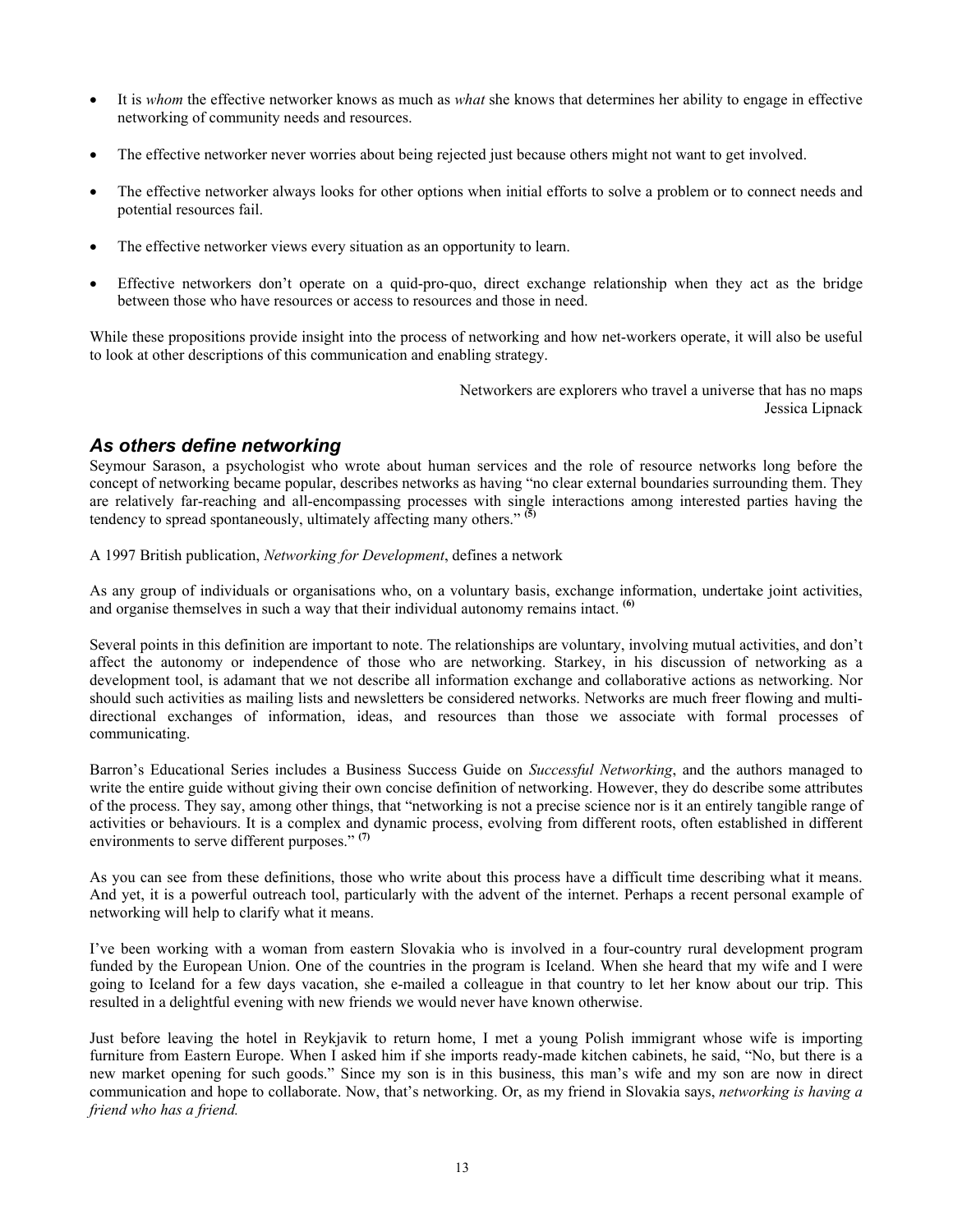These kinds of networks have been in evidence for centuries although they have often been the privilege of those with power and resources. The "good old boy" chauvinistic networks of the graduates of the old universities in Europe and the United States have been notorious for their exclusive memberships and their ability to use their networks to get the best jobs and to dominate political leadership positions in their respective countries.

Fortunately, the networks that we are talking about are not *exclusionary* but very much *inclusive* and open to anyone who wants to contribute or to seek information and ideas. Because of this *information without barriers* feature of the new networks, networkers are able to reach out to others beyond their own organisations to exchange information, contacts, and even resources. The capacity to network at will has, of course, been greatly enhanced by the introduction of the Internet. This new capacity makes it impossible for despots and dictators to control the lives of those who want to be free. It also can be irritating to those managers who have a high need to control the information that comes into and departs from their organisations. Networkers are the bane of autocrats and bureaucrats.

> In networking, you're only as good as what you give away Harvey Mackey

#### *How does one learn to network?*

Assuming networking is a desirable skill to enhance organisational outreach, how does one go about learning how to do it? From various descriptions of the process, it would appear that personality traits are as important as any skills one might learn to further one's organisational outreach. Based on what those do who seem to be successful net-workers, here are some clues about how to learn the process.

- Learn to trust your instincts. If it feels right to reach out and make a contact for your organisation, do it. After all, there is much scientific evidence that we all possess instinctive powers in our right brain. Dust them off and give them a try.
- Don't be discouraged if those you reach out to initially distrust your motives. It happens but don't be discouraged. They may not believe that people actually provide information and ideas with no strings attached.
- This suggests the next valuable lesson to be learned: be willing and prepared to provide others with information and ideas with no strings attached. The investment will probably pay future dividends from some remote idea bank you never heard of. That's how networking works.
- Sit a while with someone whom you believe has good networking skills and experience. Ask them what they do to engage in this thing people call networking and to describe their successes and failures. The second law of networking is to be curious, so be curious. For example, ask them what the first law of networking is since we forgot. If you find out, let us know.
- Don't hesitate to ask naïve questions. This skill takes some serious practice since most of us learned a long time ago that it could make us look stupid in the eyes of judgmental others.
- Don't be judgmental, about your own motives for wanting to reach out to others for information or ideas, about the person you plan to contact, or about the reasons why.

Networking is a voluntary act of mutual engagement by individuals who are more interested in giving than receiving. It is obviously a self-taught skill and behaviour that is learned by doing. Otherwise, every training institute in the world would be offering courses on networking.

*Travel Advisory* Networking is a subject that many find frustrating. It all sounds so vague. And yet, millions engage is an interpersonal process we now call *networking*. Individuals have engaged in this "having a friend who has a friend" way of connecting for generations - millenniums! The major change in the process is the growing egalitarian and democratic features of networking that have been fostered by new communication technology. There is no doubt that networking is a critical part of building organisational outreach capacity, so bear with us while we describe two essential qualities of the process and what you can expect in return when you engage in networking.

#### *Spontaneity and freedom*

Two qualities, more than any others, characterise the networking process as it relates to human service organisations, many of which are NGOs and CBOs. These qualities are *spontaneity* and *freedom.* Spontaneity is the willingness of individuals to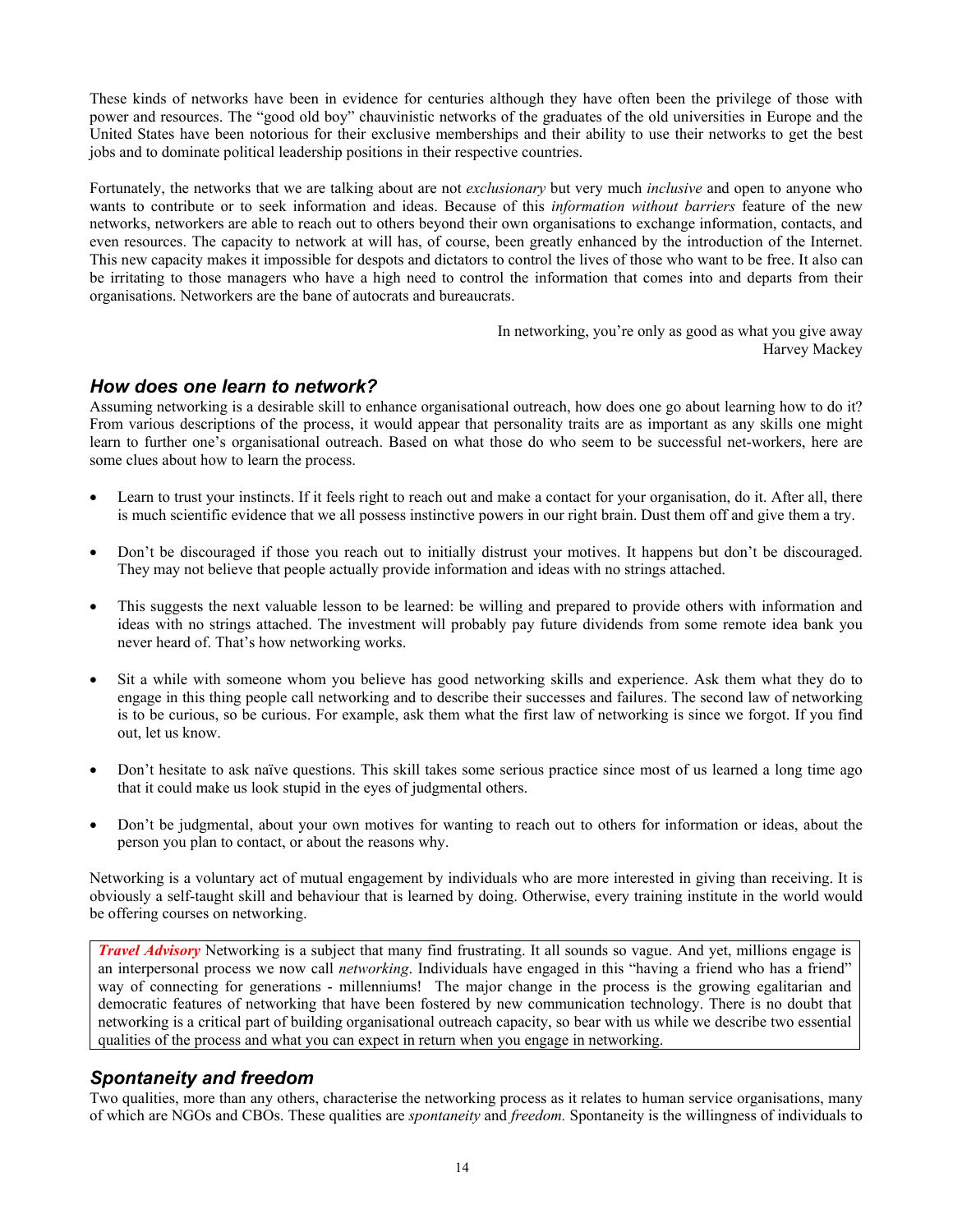reach out at any time under almost any circumstance to help those in need. Freedom, on the other hand, is both an individual and institutional value that must be present if networking of needs and resources is to take place. It includes: freedom to act; freedom to redefine institutional and program boundaries in order to be more responsive in a time of need; and freedom to share power, influence and access to resources in a collaborative, non-threatening manner. It is through individual spontaneity and the freedom to act that the art of networking human needs and community resources is best exemplified.

These two qualities, spontaneity and freedom, drive the networking process and make it dynamic and responsive. They are qualities that are largely absent in the formal, bureaucratic, professionally staffed agencies that are charged with performing many of the human services in many parts of the world. This provides NGOs and CBOs with unique opportunities and challenges to optimise their use of networking techniques to serve their communities and constituents in new and bold ways.

One major strategy that can be a natural outgrowth of networking is the formation of strategic alliances and partnerships. The challenge is to form these coalitions without forfeiting the very qualities that may have brought them together through some networking process. We will be talking about building strategic alliances in the next chapter, so stay tuned.

# *Networking should be part of your communication strategy*

Remember the trials and tribulations of Hercules, the mythical Greek hero? Every time he cut off one of the nine heads of the serpent Hydra, two grew back. So it is with networking. But, there are more practical reasons.

- **Networking gets us information, ideas, contacts, even resources.** Sometimes it gets us a lot of information, etc. that we don't want or need, but that's the price of being a good networker. The effective networker is also a good gardener, eliminating the Internet weeds before they take over the garden.
- **Networking helps us develop** knowledge, skills, insights, and values.
- **Networking provides us support** when we need an answer, when we need a friend, when we need guidance, and when we need to find another way to do something, and we know there are those out there who have done it before.
- **Networking gives us power and influence**. It helps us identify people who can open the right doors, be our mentor or advocate, increase our visibility, and help us do something better than we ever thought we could.
- **Networking is the ultimate** *voyage of discovery.* Networkers travel light, never buy roadmaps or purchase visas, pay no taxes, don't stand in line, and don't lose their luggage. They can, if they wish, travel the world constantly and never leave home.

If everyone in your network is the same as you, it isn't a network. It's an anthill Harvey Mackey

# *Reflection*

Networking is, by its nature, a quality, skill, value, and even a defining way of life for some. Because of this, it is difficult to make concrete just what networking means and how it becomes operational. Nevertheless, it is an important strategy to encourage and to support within the life of NGOs and CBOs. It is a way to stretch your own resources and to mobilise those beyond your control as a manager. Given these barriers and opportunities to understanding the process of networking, take a few moments and jot down examples from your own experience where either you or your colleagues have used networking to the benefit of your organisation and constituents.

**\_\_\_\_\_\_\_**\_\_\_\_\_\_\_\_\_\_\_\_\_\_\_\_\_\_\_\_\_\_\_\_\_\_\_\_\_\_\_\_\_\_\_\_\_\_\_\_\_\_\_\_\_\_\_\_\_\_\_\_\_\_\_\_\_\_\_\_\_\_\_\_\_\_\_\_\_\_\_\_\_\_\_\_\_\_\_\_\_\_\_\_\_\_\_\_

What are some networking actions you might take to improve your organisational outreach potential?

 $\_$  ,  $\_$  ,  $\_$  ,  $\_$  ,  $\_$  ,  $\_$  ,  $\_$  ,  $\_$  ,  $\_$  ,  $\_$  ,  $\_$  ,  $\_$  ,  $\_$  ,  $\_$  ,  $\_$  ,  $\_$  ,  $\_$  ,  $\_$  ,  $\_$  ,  $\_$  ,  $\_$  ,  $\_$  ,  $\_$  ,  $\_$  ,  $\_$  ,  $\_$  ,  $\_$  ,  $\_$  ,  $\_$  ,  $\_$  ,  $\_$  ,  $\_$  ,  $\_$  ,  $\_$  ,  $\_$  ,  $\_$  ,  $\_$  ,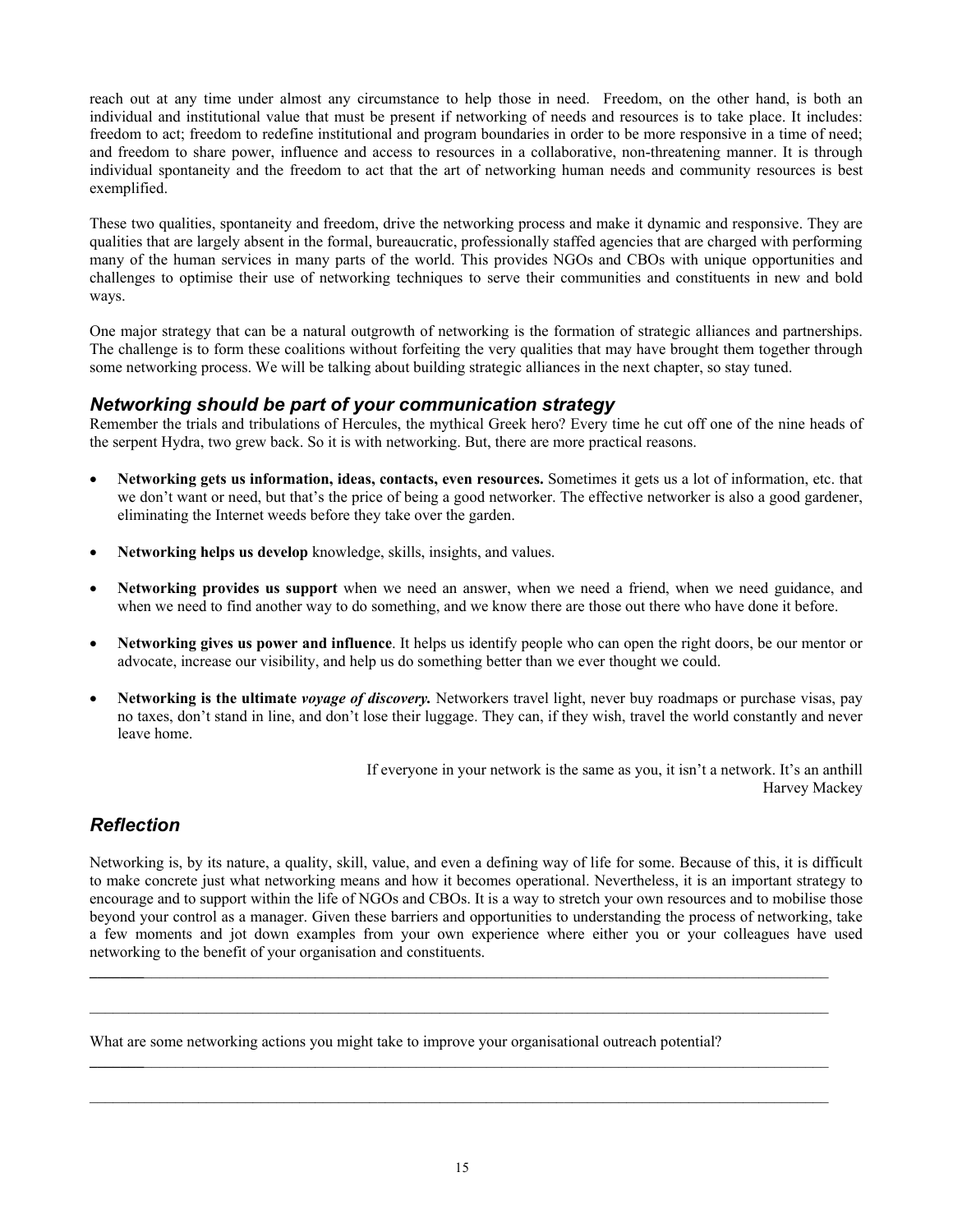#### *Key Points*

- Three strategies dominate the discussion of Building Organisational Outreach Capacity: communication, alliances and influence.
- Communication strategies and skills range for active listening to networking and touch a few other important bases in between.
- An effective communication plan answers the questions *Why, What, Who, When* and *How* your organisation needs to communicate with its significant stakeholders.
- At the heart of all effective outreach communication strategies is *active listening.* By listening to your beneficiaries and constituents, NGOs and CBOs are more effective when communicating with their other stakeholders.
- Media relations are important, but you need to weigh the cost versus the benefit of any concerted effort to be in the media spotlight.
- Networking is a voluntary and spontaneous act of reaching out to others for information, inspiration, help, ideas, mentoring, partnering opportunities, and personal development.
- Networking is a human service strategy for expanding informational resources that can become even more effective given new technology and understanding of the process.
- Effective networking can lead to building productive alliances. Stay tuned!

#### *Endnotes*

- **(1)** Alessandra, Tony and Phil Hunsaker, *Communicating at Work.* New York, Simon and Schuster, 1993. p. 54.
- **(2)** Weaver, Richard and John Farrell, *Managers as Facilitators*. San Francisco, Berrett-Koehler Publishers, 1997. p. 137.
- **(3)** Axelrod, Richard. *Terms of Engagement. San Francisco: Berrett-Koehler, 2000. P. 91.*
- **(4)** Fisher, Fred. "Resource Exchange Networking: Metaphorical Inventions in Response to Differentiated Human Needs in a Collective-Oriented Society", Volume 12, No. 1 of *Journal of Voluntary Action Research*, January-March 1983
- **(5)** Seymour Sarason and others. *Human Resources and Resource Networks*. San Francisco: Jossey-Bass Publishers,1977. P. 152.
- **(6)** Starkey, Paul. *Networking for Development.* London: International Forum for Rural Transport and Development, 1997. P.14.
- **(7)** Michelli, Deni and Alison Straw. *Successful Networking,* Hong Kong: Barron's Educational Series, 1997. pp. 1-8.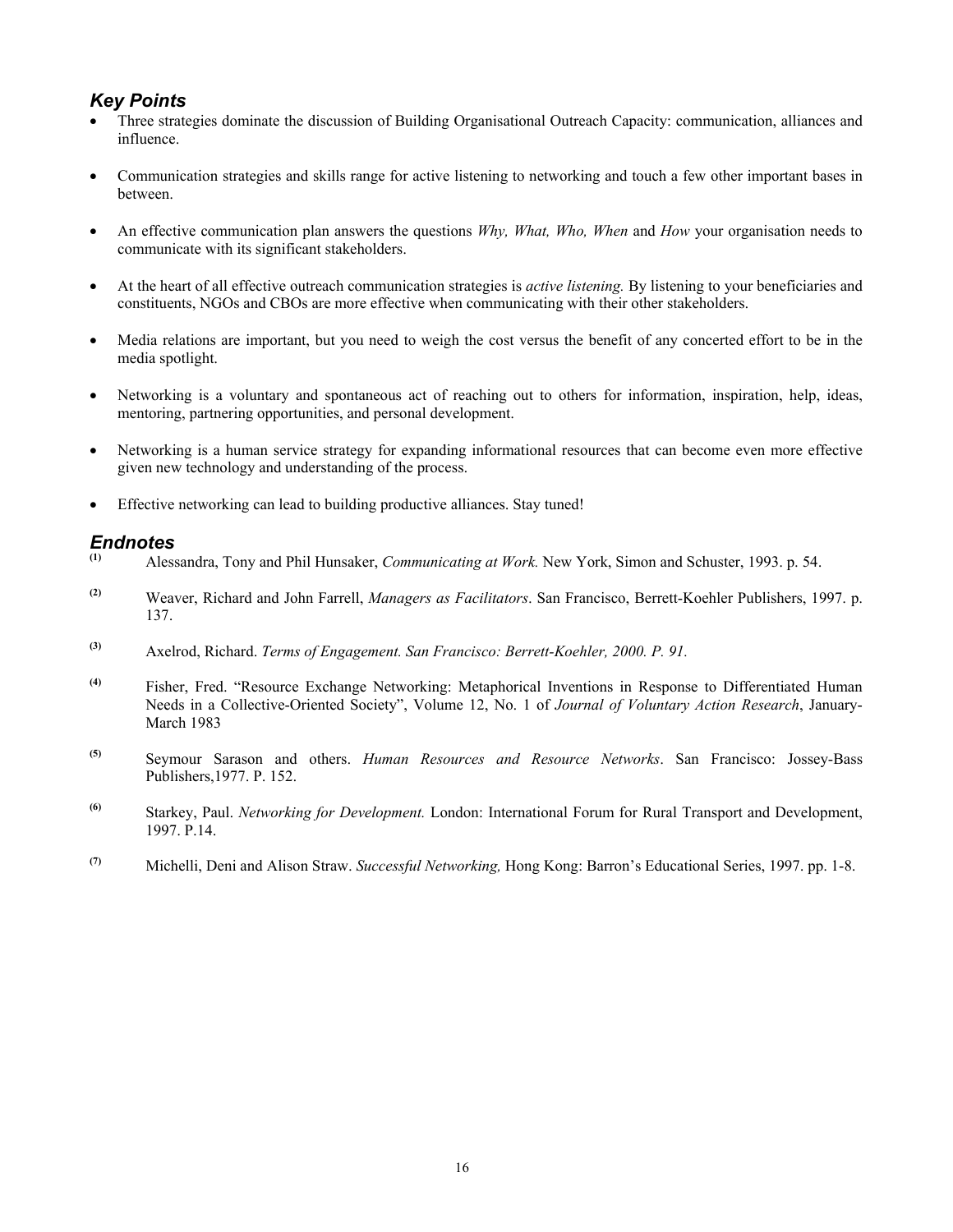# **CHAPTER THREE DEVELOPING STRATEGIC ALLIANCES**

Developing strategic alliances as an outreach strategy falls somewhere between communicating and influencing. Alliances and partnerships often evolve out of *communicating-networking* efforts. Linking up with other NGOs, CBOs, or likeminded institutions in some kind of strategic alliance often results in more *influence* or is undertaken by the parties so they can have more influence. In these respects, it is useful to think about these individual outreach strategies as being interconnected and mutually reinforcing. (You will find more on how to develop strategic alliances in *Part Two: Tools 6 and 7.*)

> Coming together is a beginning, keeping together is progress, and working together is success Arabian proverb

Alliances, creative collaboration, partnerships, coalitions – whatever you want to call them - have become popular topics and strategies for bringing about change and getting things done. And they seem to apply to all sectors of our societies, whether public, private or NGOs and CBOs. Some of what we hear is mere hype, rhetoric infused with hot air and little else, so it is useful to approach this discussion with a bit of scepticism.

For example, some coalitions or mergers have been spectacular failures, offering great case studies on how not to collaborate but little else for their efforts to form alliances. There are, of course, other examples where organisations have experienced mutually beneficial gains by working together in some kind of strategic partnership. With this cautionary note, let's see what the experts are saying about the potential of developing strategic alliances.

First of all, partnerships and the act of collaborating are often associated with community building, and this is good news for NGOs and CBOs. We are, of course, making the assumption that most NGO/CBO leaders are pro-community. In *Ritual: Power, Healing and Community,* Malidoma Patrice Some has this to say about community:

What one acknowledges in the formation of the community is the possibility of doing together what is impossible to do alone…. the community is where we draw the strength needed to effect changes. What we need is to be able to come together with a constantly increasing mind set of wanting to do the right thing, not even knowing how or where to start. **(1)**

Communities are formed by "doing together what is impossible to do alone". *Doing the impossible together* often translates into partnerships, alliances, coalitions, and collaboration among concerned parties within the community.

Frances Hesselbein, chairperson of the board of governors of the Peter F. Drucker Foundation for Non profit Management, says,

The day of the partnership is upon us. Leaders who learn to work with other corporations, government agencies, and social sector organisations will find new energy, new impact, and new significance in their organisation's work. **(2)**

She goes on to emphasise that these partnerships, whether they are between an NGO or CBO and a local government, a private corporation, and an NGO or all three together, require the various partners to have a clearly defined share of the responsibility with measurable outcomes. But, she reminds us that their leaders must care enough to dare to take the lead.

Before we get into the how-to part of our discussion about building alliances, here is another strong statement about forging partnerships across the boundaries of institutions that have traditionally worked in isolation of each other.

The twenty-first century will be the *age of alliances.* In this age, collaboration between non-profit organisations (NGOs/CBOs) and corporations will grow in frequency and strategic importance. Collaborative relationships will increasingly migrate from the traditionally philanthropic, characterised by benevolent donor and grateful recipient, into deeper, strategic alliances. These changes are already underway, and the landscape is rich in variety with businesses and nonprofits finding new ways to work together to achieve their goals and contribute to society. **(3)**

For many NGOs and CBOs, these types of alliances offer both advantages and risks. They also conjure up very different kinds of relationships between businesses and corporations and NGOs and CBOs. As James Austin assures us, "these alliances do not require grandiose strategic plans; patience and perseverance are often sufficient to turn small beginnings into significant strategic alliances."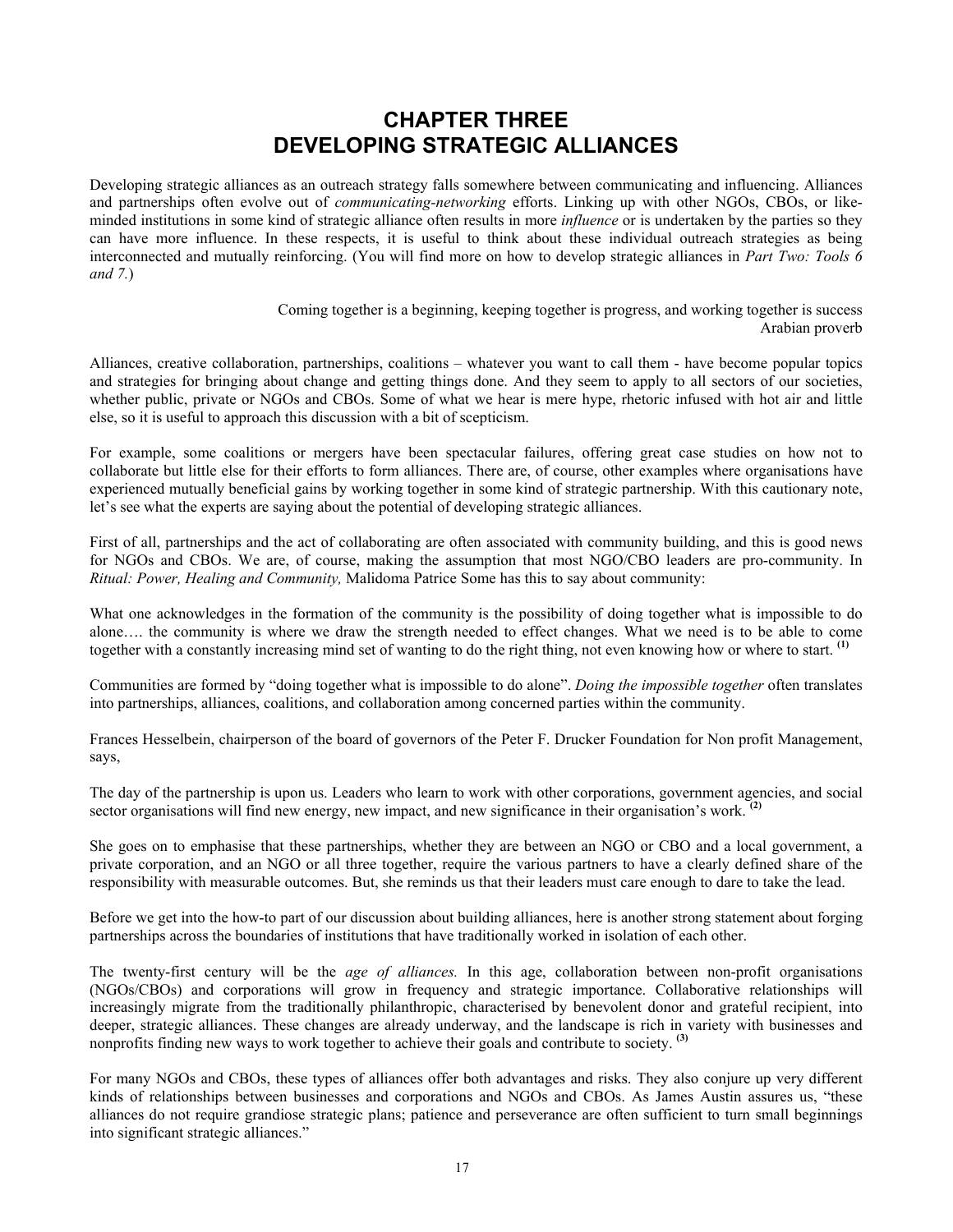#### *Advantages that accrue from alliances*

Some of the advantages for NGOs and CBOs to form alliances, either among themselves or with partners outside their sector, include:

- *Cost savings*: NGOs often share facilities, equipment, and even staff to eliminate duplicative costs and excess capacity.
- *Economies of scale and scope*: For example, day care centres operated by independent CBOs may decide to centralise the purchase of certain goods and services to get better prices per unit.
- *Achieving synergy*: This is where two or more organisations that have complementary capabilities and responsibilities join forces, thus accomplishing more together than they might separately. The local government, working with neighbourhood NGOs or CBOs, agrees to collaborate on an AIDS prevention program. The city government, for example, employs public health nurses who need to work at the grass-roots level but don't have access to individuals at risk nor facilities to operate from. Linking up with neighbourhood centres provides the city access and facilities, and the CBOs add to the services they are able to provide their constituents.
- *Revenue generation*: Many NGOs and CBOs are linking with private organisations to increase their revenue flow in order to maintain their economic sustainability. They may, for example, operate job training centres in lower income neighbourhoods or operate low cost transportation services to shuttle hourly workers to and from a manufacturing plant. These services might be carried out under a contract with an international firm that needs skilled employees and reliable transportation to assure their workers from certain areas of the city can arrive on time.

Corporations and private businesses also gain from alliances with NGOs and CBOs; otherwise they would not be interested in collaborating. Wise and competent business- persons will always ask, "What's in it for us to get involved"? Although the question might not be stated openly, it will influence their ultimate decision. While many of us believe profit is the sole reason private sector organisations collaborate with local governments or third sector organisations, there are other important reasons, and NGOs and CBOs can benefit from understanding them. Among them are:

- *Strategic engagement:* Often multi-national corporations as well as local businesses build into their strategic plans a broad-gauged involvement with the communities where they do business. Some even make community service an integral part of their performance measurement process.
- *Human resource management:* Many prospective employees see community involvement as a potential fringe benefit that enhances their motivation and morale. Managers and professionals view opportunities to volunteer with NGOs and CBOs as an important part of their own professional development, broadening their perspectives about the community by interaction with citizens from diverse backgrounds and exposing them to collaborative leadership situations.
- *Culture building:* For increasing numbers of companies, community service has become an integral part of their organisation culture. It helps to shape and reinforce core values that are vital to the success of their business.
- *Business opportunities:* Community service helps to build valuable linkages within the community and beyond. It enhances their reputation as a caring enterprise, builds goodwill, and expands their networks, relationships, and markets. **(4)**

Help thy brother's boat across, and Lo! thine own has reached the shore Hindu proverb

# *Categories of alliances*

Alliances come in many forms. Let's look at a couple of descriptive ways to categorise them.

Robert Hargrove, author of *Mastering the Art of Creative Collaboration,* says most collaborations fall into one of the following categories.

• *Mandated collaborations*: Someone else for whatever reason said, "Thou shalt collaborate." While he gives positive examples, such forced alliances can often lack the fire of commitment that comes from being a part of the decision to collaborate.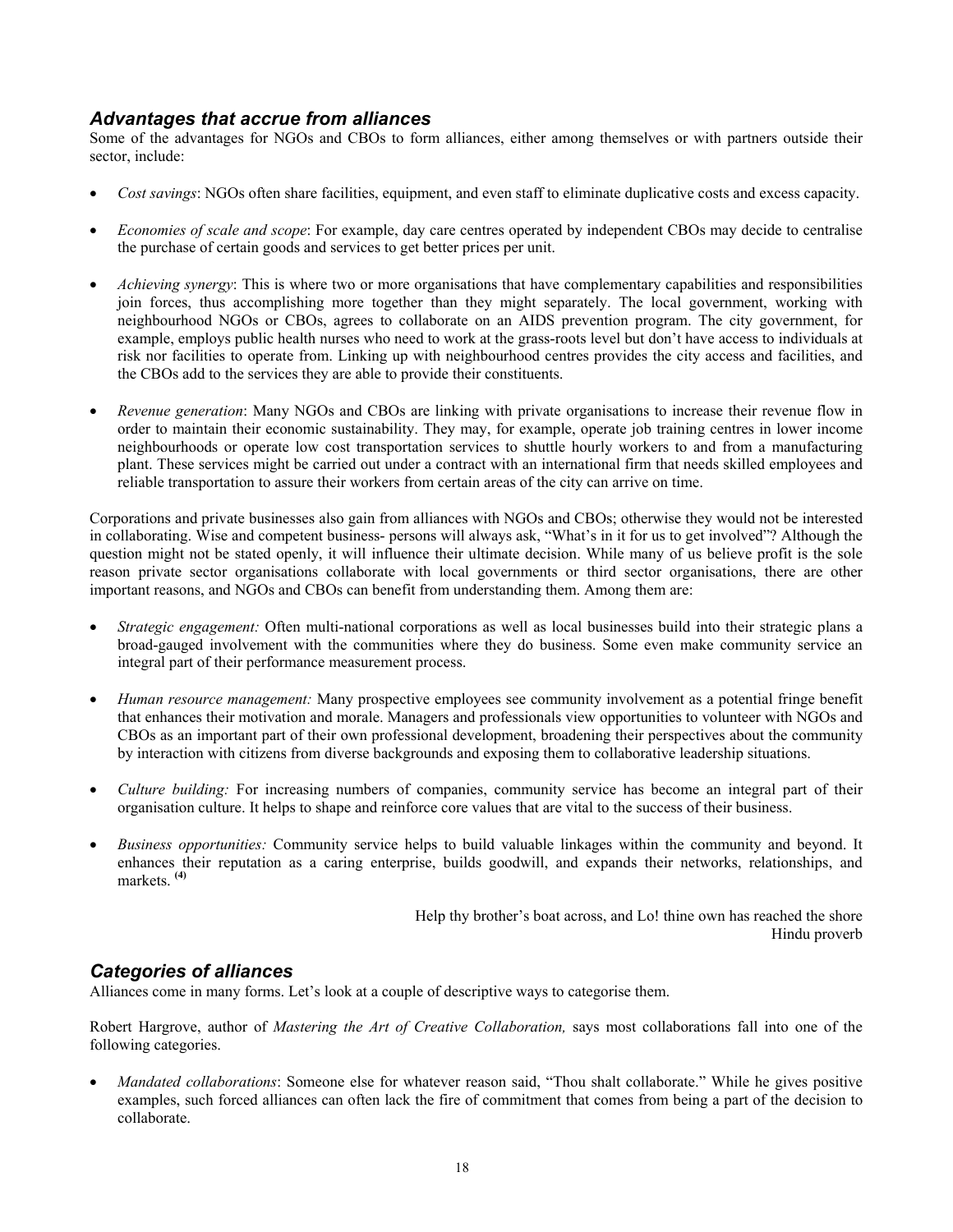- *Self-initiated collaborations:* These often emerge out of either problems or opportunities when one or more parties are willing to reach out for help or to share the good news.
- *Collaboration around a common concern:* This could be as simple as saving the trees along Main Street or as complex and vexing as an AIDS epidemic.
- *Serendipitous collaborations:* These are the alliances that evolve from chance meetings, where individuals realise they represent the opportunity for two parties to get together and make things happen. **(5)**

Rosabeth Moss Kanter takes a very different approach to sorting out types of collaborative initiatives by placing them on a continuum from weak and distant at one end and strong and close at the other. On the weak-distant extreme are those alliances that grow out of *mutual service needs.* These are similar organisations operating in roughly the same business or service arena that can pool their resources to accomplish shared goals or intentions. NGOs, governments, and international aid organisations operating in food relief distribution systems might be an example of *mutual service consortia.* 

In the middle are those organisations that need the capability and resources of each other to succeed, circumstances leading to *joint ventures*. For example, the city council decides it needs to establish shelters for the growing numbers of homeless in their midst. They have some under-utilised buildings they think will work but no staff or expertise to renovate them or to operate them once they are renovated. A local building contractor has gained a reputation for buying up low rent housing on the edge of a rundown neighbourhood and forcing poor people out into the streets. He wants to rehabilitate his reputation and has agreed to renovate the city's buildings as a public gesture of goodwill. A large NGO in the city that already operates a modest homeless shelter wants to expand its services but is short on funds and facilities. The three parties recognise that they can all achieve their goals by collaborating, forming an alliance to serve the growing number of homeless in the city. They form a *joint venture* to put their plan into action.

Kanter says the strongest and closest alliance initiatives are the *value-chain partnerships*, such as supplier-customer relationships. For example, a product supplying organisation may need to link up with a different organisation to assure that installation and maintenance of the product they sell is assured to the customer. These two organisations link up to create added *value* for the ultimate user, thus the reference to *value chain.* The strength of these types of coalitions or alliances is in the commitment partners make to the relationship, the overlap in their operations, and the potential for a stream of opportunities to flow from the relationships as they support each other. **(6)**

The relationship I have with UNCHS (Habitat) and Partners Romania Foundation for Local Development (FPDL) and the Foundation's relationship with a network of training institutions in central and Eastern Europe represents a *value chain* set of partnerships. I do the initial writing (production) with funds from UN (Habitat) which, more often than not, gets its funds from some other source. The materials, in this case, will be used by FPDL as the basis for a regional training of trainers, providing the Foundation's clients with training in a new service area and products they can use in working with their constituents. The value chain involves a private entrepreneur, an international agency, a regional NGO and local service providers.

Interesting, you say, but how can NGOs and CBOs take advantage of this concept and strategy? Since each reader represents a different set of circumstances and opportunities in terms of developing strategic alliances, this is a question only you can answer. To help you grapple with what we think is a fascinating scenario for NGOs and CBOs, let's look at how the private sector makes these decisions.

Say your small company has just developed a new cure for AIDS. You want to bring this product to the market but you have been largely a scientific research firm. You realise it would be costly, time consuming, and probably risky to integrate the entire *value chain* from discovery and development of your new product to commercialisation within your own organisation. Based on these assumptions, you examine each and every step and process in the value chain and do what the experts call a *make/buy analysis* of each.

Based on these analyses, you decide that it is more cost efficient, less risky, and quicker to buy rather than develop within your own organisation all the manufacturing, storage, distribution, and sales capability needed for your new product. This is what is meant by the *make/buy* analysis.

Following the make/buy analyses, you determine the core competencies of those organisations you plan to seek alliances with, the steps in the process in which they excel, and the place to fit them into your value chain from the laboratory to the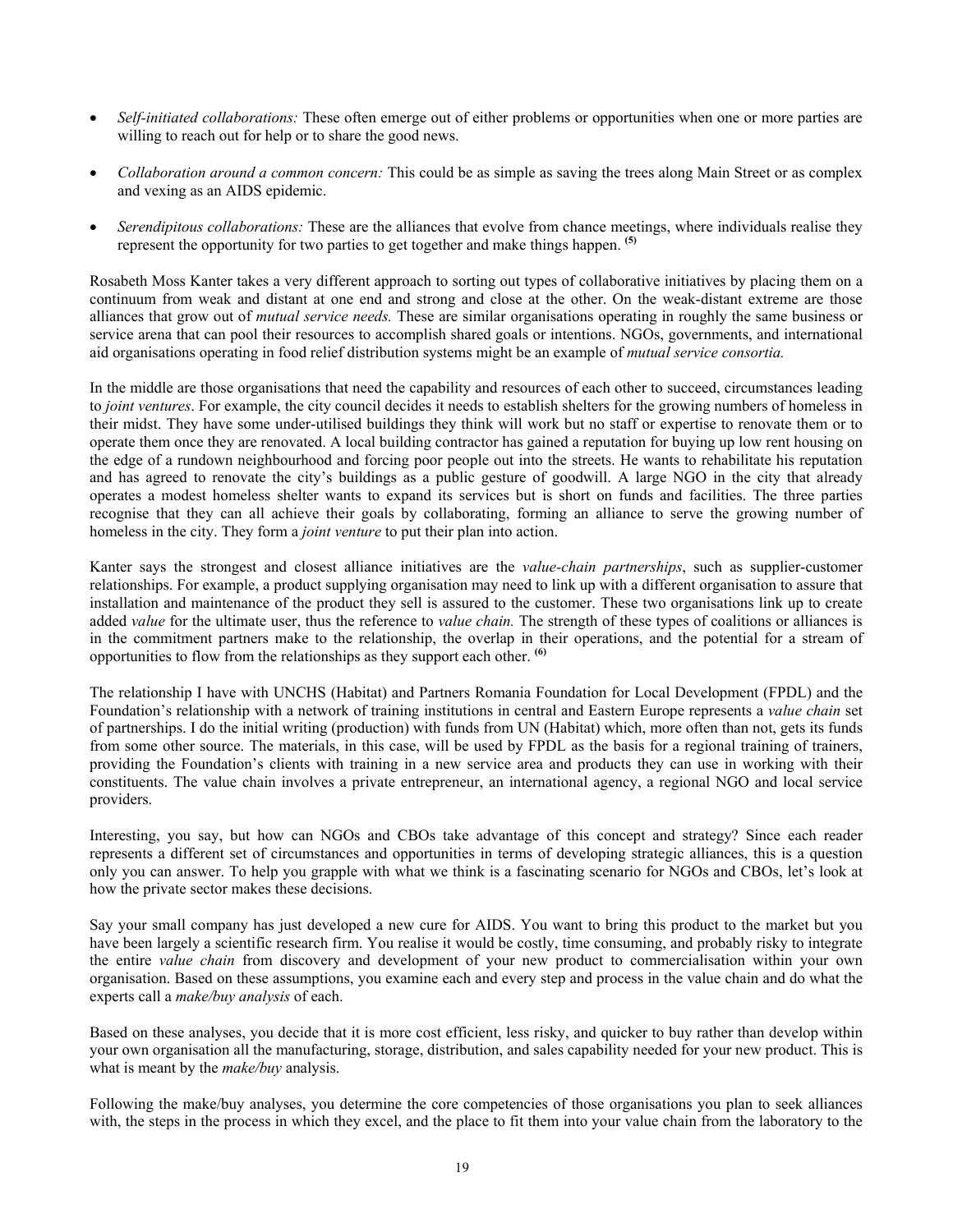consumer. In this way, it is possible for your small research firm to manage the entire process without employing large numbers of employees directly or building the facilities needed to support the various processes. It frees your organisation and staff to continue doing what you do best, which is developing new products. This is what is meant by creating a *virtual enterprise,* one that uses the knowledge, skills, and experience of outside partners in lieu of their own. **(7)**

> To win without risk is to triumph without glory Corneille, *The Cid, 1636*

## *Reflection*

We've presented some interesting concepts and strategies about creating functional alliances and suspect you might benefit from "chewing on them a bit" before we move on. Take a few moments and consider your own organisation, no matter how small, and the steps you go through to deliver your best-known product or service from the beginning of creating your "product" to its use by your clients. Break the overall process down into discrete steps and sub-processes. Once you have clearly described each step, do a "make/buy analysis" of each. The final step is to determine if a potential partner might do parts of your process equally as well or better than you can resulting in a net saving for your organisation without sacrificing quality or efficiency of delivery. We won't take the space it might require to do this analysis, but here are the questions to answer.

- What are all the processes and steps we currently take to provide services or goods to our clients? You will need to be rigorous in identifying all the steps and processes you now go through to be of service. This should include internal functions as well. For example, it might be more cost effective to contract out your financial bookkeeping needs.
- What steps or processes could we "buy" from other partners that would increase our efficiency and effectiveness in serving our constituents and not create adverse effects on our organisation or in our relationship with our constituents?
- With whom could we form alliances to perform these steps or processes? Remember: you will need to have the right fit in terms of missions, values, needs, and competencies.
- What kind of alliance, partnership, or collaboration should we undertake? A full partnership? A service purchase agreement? Some other arrangement?
- When should we consider entering into such alliances?
- How will such an alliance actually work in reality? This is a difficult question to answer but critical as you consider partnering to accomplish your own mission and goals.
- Once again, what are we trying to accomplish through creating an alliance with others?

Lofty words cannot construct an alliance or maintain it; only concrete deeds can do that. John F. Kennedy

#### *Eight I's and seven C's for creating and maintaining effective alliances*

Building outreach capacity through strategic alliances can be very exciting and productive for NGOs and CBOs. They can also be risky and unproductive. As Walt Disney said, "It's kind of fun to do the impossible." To help you make future alliances a bit less risky and more productive, we want to close this discussion with two sets of criteria offered by Rosaland Moss Kanter and James Austin, both Harvard Business School professors and widely known and respected authors and practitioners in the art of forming strategic alliances.

#### *Kanter's eight I's that create successful we's*

- **Individual Excellence.** All partners are strong and have something of value to bring to the alliance. Their motives are positive for wanting to form the new relationship.
- Importance. The relationship is important to all partners. They want to make it work.
- **Interdependence.** The partners need each other. They come to the relationship with complementary assets and skills to accomplish what they couldn't do singly.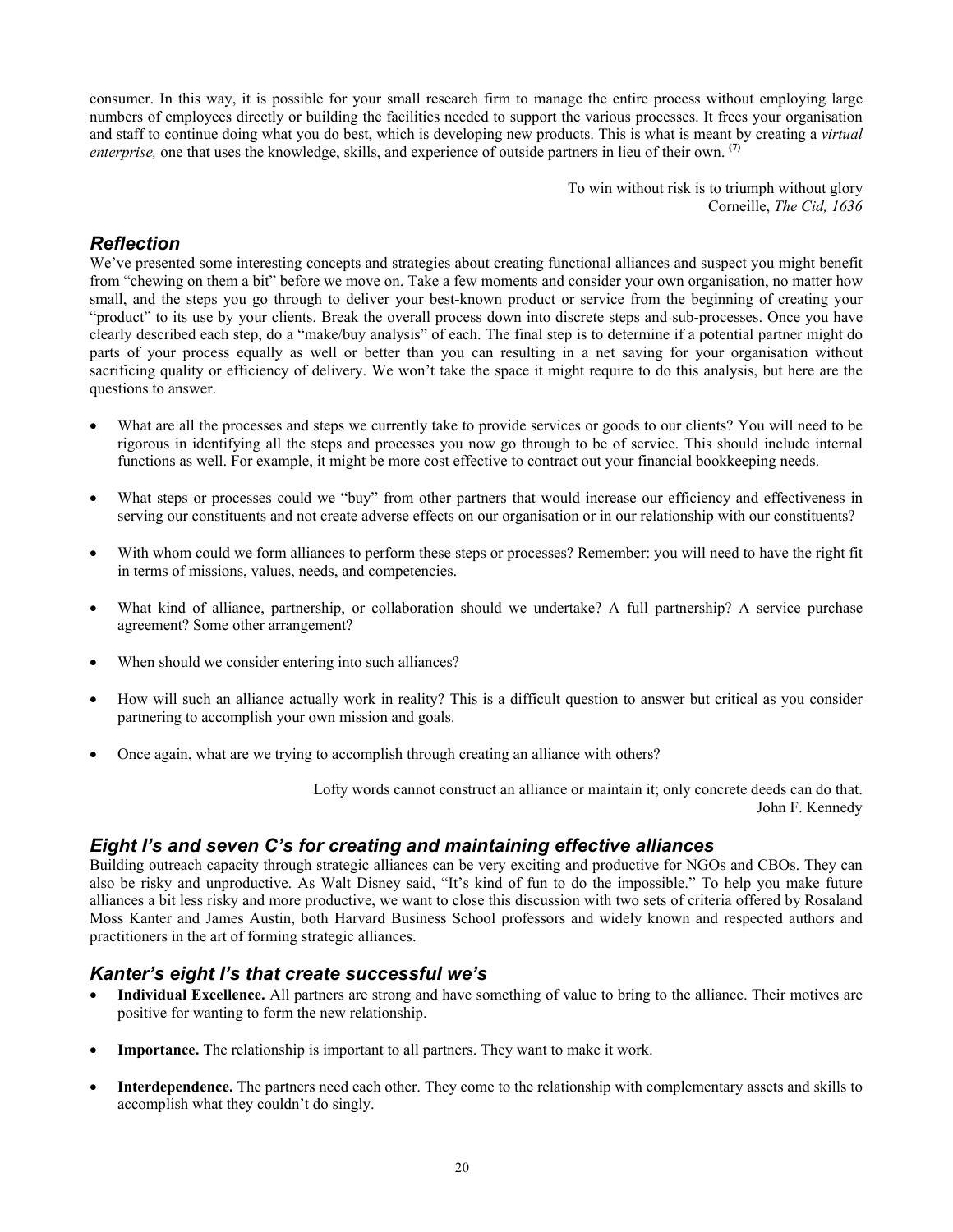- **Investment.** They invest in each other to demonstrate their stakes in the relationship. These investments could be monetary, technical resources, cross-ownership and a myriad of other ways to demonstrate a long-term commitment to each other.
- **Information.** Information and ideas are shared openly.
- **Integration.** They create many working linkages between many individuals and work units at different levels of their organisations.
- **Institutionalisation.** Big word! It means the relationship is given formal status with clear responsibilities of the partners and unambiguous decision processes.
- **Integrity.** Their behaviour toward each other is honourable, justifying and enhancing mutual trust **(8)**

#### *Austin's seven C's of strategic collaboration*

- **Connection with purpose and people.** Alliances are successful when key players connect personally and emotionally with each other and around their purpose for partnering.
- **Clarity of purpose.** All partners to alliances must be clear about why they are entering into partnerships. NGOs and CBOs because of the nature of their social goodness can be lax in setting clear objectives and measurable outcomes that define the essence of their alliance. Be clear of purpose and intended results of collaboration.
- **Congruency of mission, strategy, and values.** Partnering organisations need to be aware of these crucial components and to identify areas of alignment between their missions, strategies, and values. The closer the alignment, the greater potential that will exist for all parties to gain from the relationship. Total congruency is, however, not a realistic goal among partners, otherwise, why partner? What is sought is a good, comfortable fit between them.
- **Creation of value.** Value goes far beyond money. Austin is talking about mobilising and combining multiple resources and capabilities to generate benefits for all partners and social value for society.
- **Communication between partners.** Good communication is essential to building trust, and trust is the intangible glue that holds coalitions together.
- **Continual learning.** Partnerships need to be dynamic opportunities for personal and institutional growth and development at all levels of interaction.
- **Commitment to the partnership.** A strategic alliance should be seen as a deep relationship, not a one-time affair. Partners need to be committed to a long and sustainable relationship with mutual expectations and accountability.

These two sets of partnering criteria cross over on some points and diverge on others. When they are combined, they represent a valuable roadmap for guiding NGOs and CBOs that may be thinking about engaging in strategic alliances with each other, with local governments, or with private enterprise. As we pointed out in the beginning of this discussion about collaboration, the twenty-first century will be the *age of alliances.* 

Travel Advisory! As Kanter reminds us, "the best inter-organisational relationships are frequently messy and emotional, involving feelings like chemistry and trust. And they should not be entered into lightly. Only relationships with full commitment on all sides endure long enough to create value for the partners". **(9)**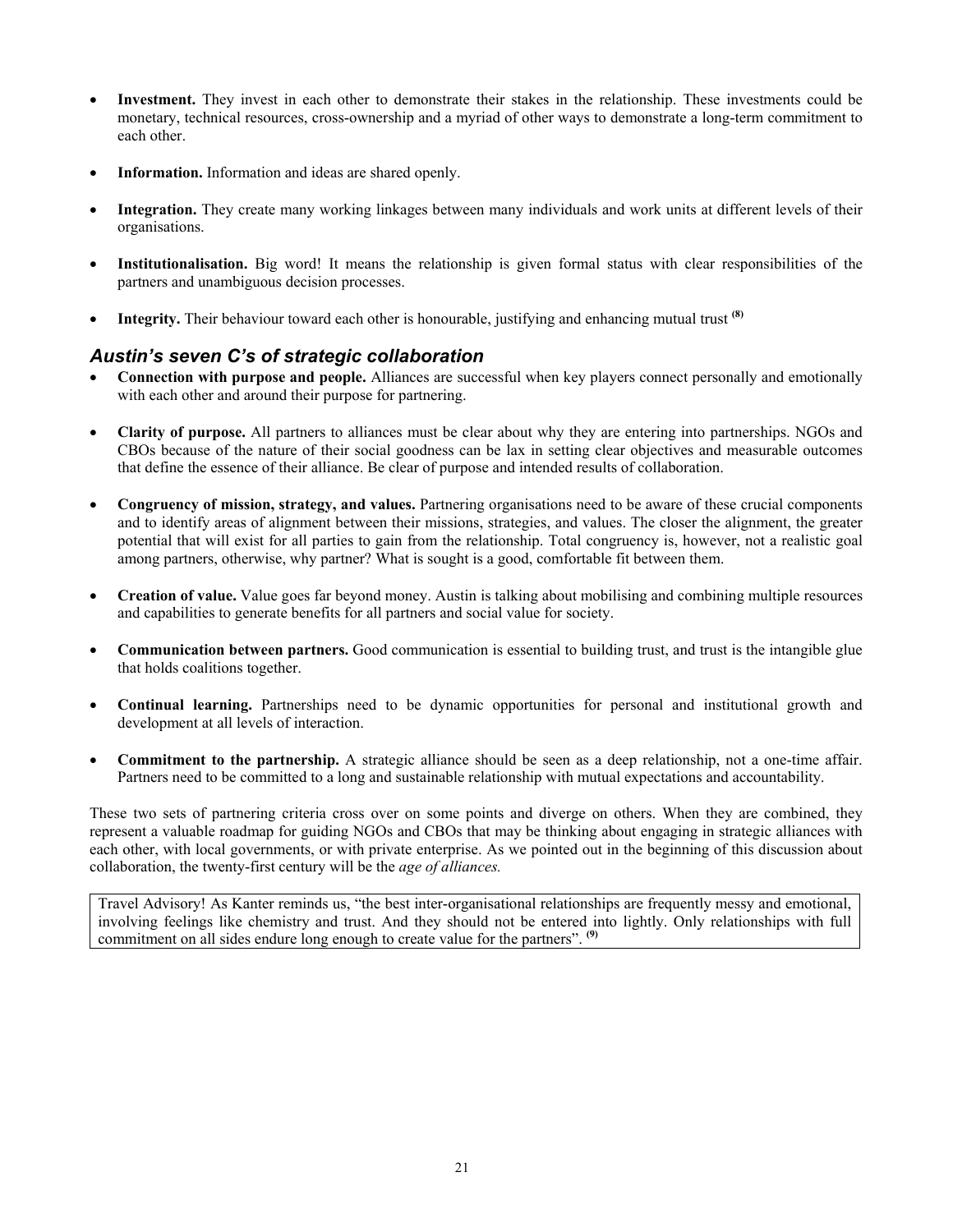## *Key Points*

- The art of developing strategic alliances by NGOs and CBOs is a combination of effective communication processes and expansion of their influence beyond their organisational boundaries.
- Developing alliances with other NGOs and CBOs as well as organisations from other sectors of society can result in cost savings, economies of scale, synergy of efforts, and even increased revenue generation potential.
- Private sector corporations and businesses are increasingly interested in forming community-based alliances for the following reasons. They benefit their strategic planning efforts, increase human resource management options, help in building a positive organisation culture, and increase business opportunities.
- Alliances fall into several categories of collaboration, i.e., mandated, self-initiated, common concern oriented, and even ventures that happen by chance.
- The act of entering into alliances should be preceded by in-depth dialogue among all the potential partners.
- Successful alliances should be based on the following criteria: individual excellence, importance, interdependence, mutual investment in other partners, information, integration, institutionalisation and integrity as well as personal connection, clarity of purpose, mission and strategy congruency, creation of value, communication, continual learning, and commitment.
- We are entering the *age of alliances*. This can be either good news for NGOs and CBOs, or possibly bad news if the alliances go sour.

#### *Endnotes*

- **(1)** Some, Malidoma Patrice. *Ritual: Power, Healing, and Community.* Portland: Swan-Rave Publishing, 1993.
- **(2)** Hesselbein, Frances. "The Circular Organisation". In Frances Hesselbein and others (eds.), *The Organisation of the Future*. San Francisco: Jossey-Bass, 1997. p. 83.
- **(3)** Austin, James E. *The Collaboration Challenge.* San Francisco: Jossey-Bass, 2000. p.1.
- **(4)** Ibid. pp. 8-14.
- **(5)** Hargrove, Robert. *Mastering the Art of Creative Collaboration.* New York: Business Week Books, 1998, p.129.
- **(6)** Kanter, Rosabeth Moss. *Frontiers of Management.* Cambridge: Harvard Business Review, 1997. P. 226.
- **(7)** This process is explained in a clear and unambiguous way in Daniel Tobin's book, *Transformational learning: Renewing Your Company Through Knowledge and Skills.* New York: John Wiley and Sons, 1996.
- **(8)** Kanter, p.246.
- **(9)** Kanter, p. 245.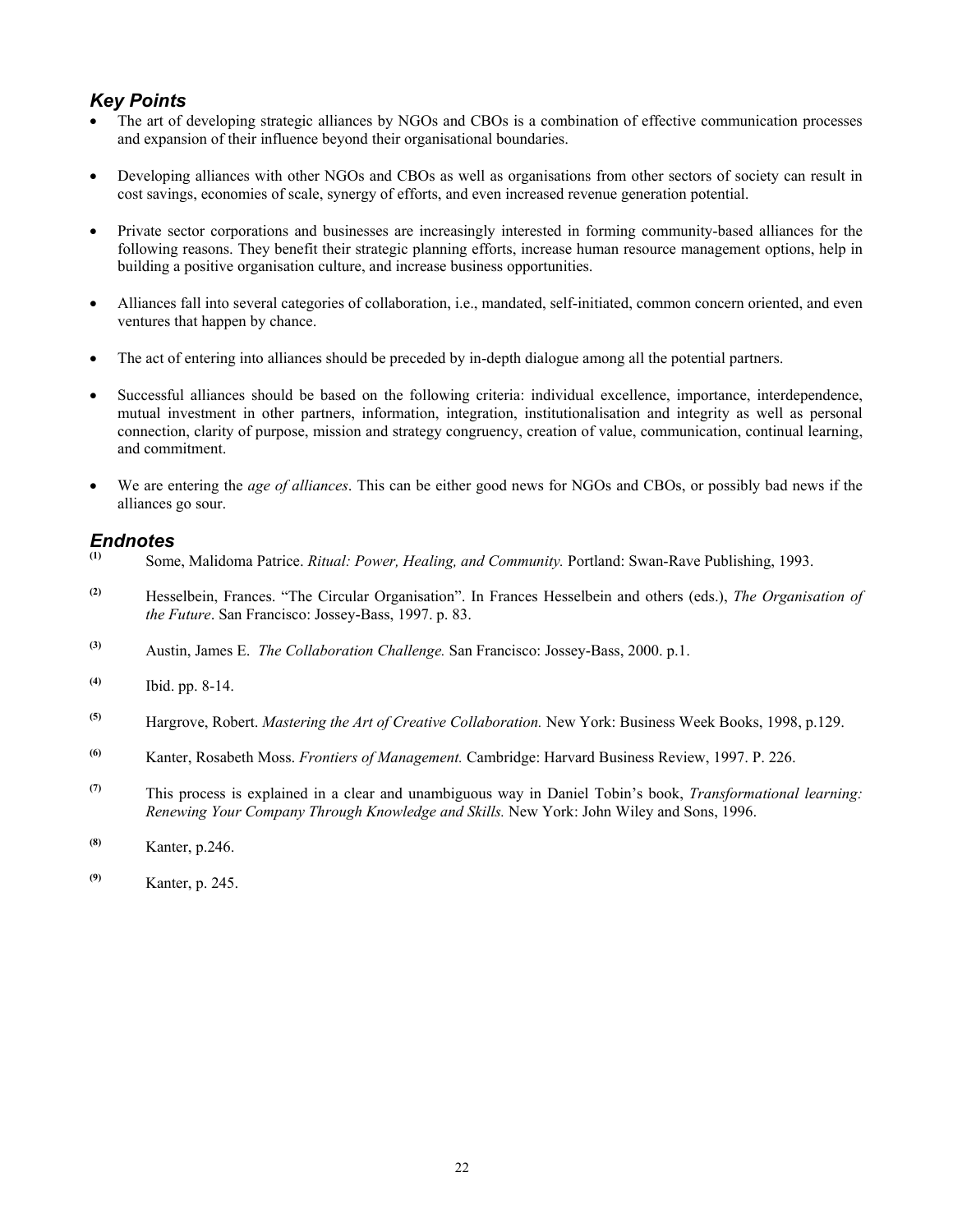# **CHAPTER FOUR INFLUENCING STRATEGIES AND SKILLS**

The fragrance of a flower spreads in the neighbourhood; the essence of a person reaches beyond the hills Nepalese proverb

Increasing the influence of locally oriented NGOs or CBOs is an important issue and concern. Most local NGOs and CBOs have no official political base nor can they expect to become rich and to have influence based on the accumulation of tangible resources. And yet, many NGOs and CBOs have significant *political influence* and *represent valuable resources*. Their political base is partly in their constituent base, partly in their expertise and connections-yes, their network of contacts - and much more. Their resources are not usually monetary but, nevertheless, substantial in terms of being able to *influence*  others. Wealth comes in many forms.

The Nakuru discussion gave considerable weight to several strategies they said are important to become more *influential* as organisations. These included: policy analysis and formulation; the skills to lobby political bodies; and the processes of visioning and strategic thinking as they might relate to having more influence. Of all their discussions about what was needed to gain more influence as NGOs and CBOs, the policy debate was the most vigorous. The discussion gave the impression that public policies, or the lack of public policies, are major frustrations to many NGO/CBO leaders. As one participant said, "What is a policy? When does a policy become law? And, who is the custodian of a policy when it happens?" They were rhetorical questions that suggested the entire public policy process is confusing to many and less than transparent.

In the next few pages, we will try to take some of the mystery out of the policy process and relate how NGOs and CBOs can have more influence in this realm of community decision making. We will also go beyond the narrow band of influencing strategies outlined by the participants in the Nakuru assessment dialogue. To expand the discussion and the influencing options available to NGOs and CBOs, we need to demystify this thing called *influence* and discuss it in relation to another term that is frequently used in the same breath, **POWER!**

The word *power* was rarely, if at all, used in the discussion of *influence* in the Nakuru workshop. Nevertheless, it's difficult to talk about one without the other. There are, theoretically, some differences between the two concepts although they are often used interchangeably. Since *influence*, as a strategy or skill, has an ambiguous and somewhat mushy ring to it when contrasted with *power,* it is important to clarify what we are talking about before moving on.

#### *Power and influence*

Power is often associated with *authority*, a mandated or legislated process to get things done. As one author states, "Authority gives someone the power to command behaviour. Managers wield it to get people to take action. Without authority, managers feel powerless and frustrated. *Influence*, on the other hand, involves the indirect or less tangible means to prompt thought and opinion, as well as behaviour. Leaders apply influence rather than authority to get people to take action. One is forceful and direct; the other is more subtle and indirect." **(1)** The linkage between authority and power may be one of the reasons why the Nakuru NGO and CBO leaders shied away from the use of the word *power* during their deliberations*.* Most NGOs and CBOs and their leaders have little formal authority beyond their own organisation's boundary. Nevertheless, they have other kinds of power, which potentially give them tremendous opportunities to influence. Before we discuss various power options as means of influencing, consider the following fable.

> A hen had lost her sight, and was accustomed to scratching up the earth in search of food, although blind, still continued to scratch away most diligently. Of what use was it to the industrious fool? Another sharp-sighted hen who spared her tender feet never moved from her side, and enjoyed, without scratching, the fruits of the other's labour. For as often as the blind hen scratched up a barleycorn, her watchful companion devoured it. Fables, Gotthold Lessing, 1729-1781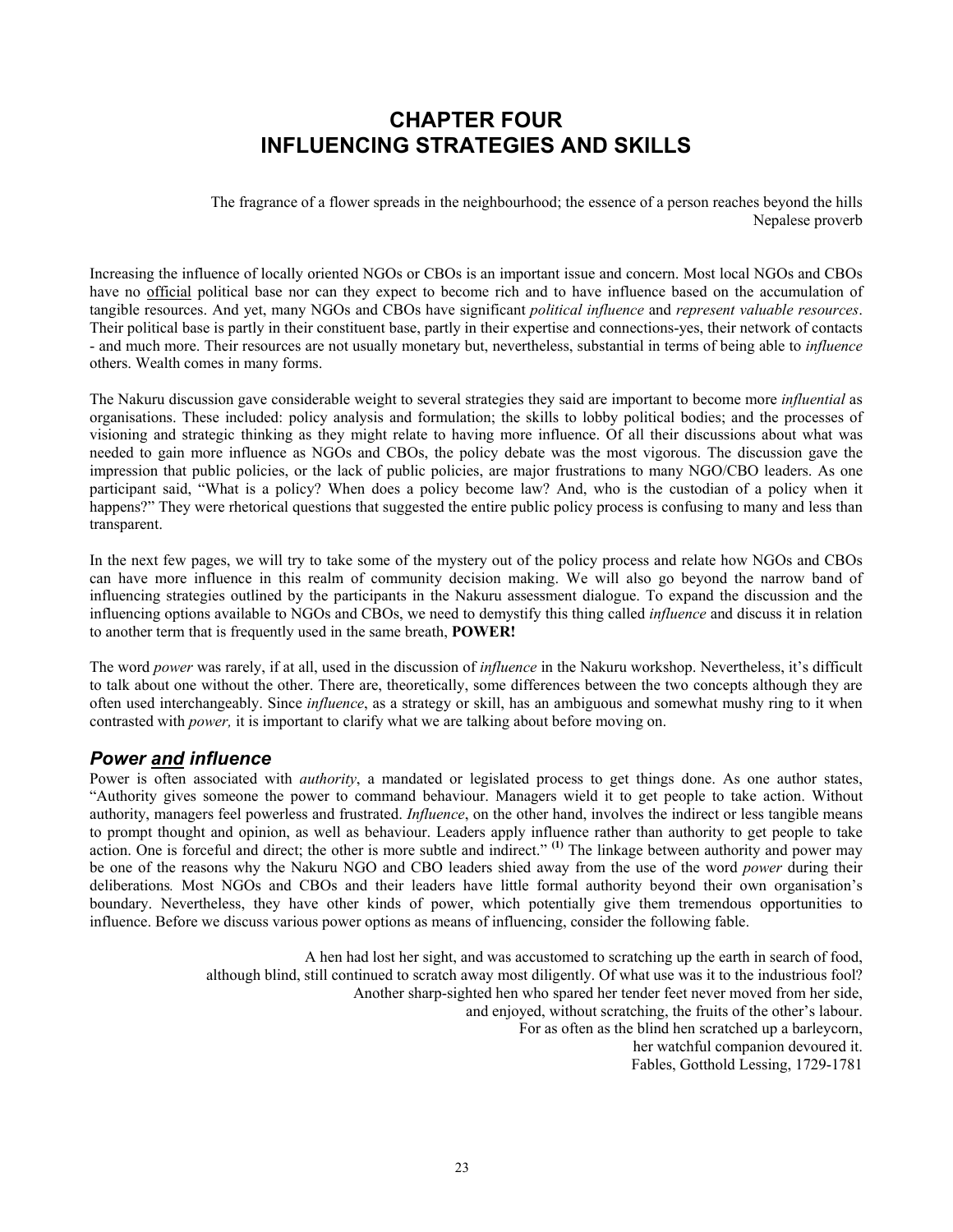#### *Power options*

To appreciate the potential for NGOs and CBOs to build outreach capacity through influencing, we need to understand the diversity of options that lead to increased power, either as an individual or an institution. Following is the generally accepted way to look at the differences between various power sources. ( Don't miss the opportunity to check out your own power ratings by taking *Tool # 8 in Part Two* in hand.)

- **Reward power:** As a manager of an NGO or CBO, you can provide rewards for your employees or constituents, i.e., promotions, favours, recognition, or access to materials or opportunities.
- **Coercive power:** In that same position, you have the ability to punish, i.e., to inflict pain, to demote employees, even to fire them, and, in the case of your constituents, to take away privileges or access to goods and services.
- **Legitimate power:** This is based on your position as a leader in an organisation that gives you the right to exert power over others, either employees or constituents.

These three power bases are the ones we usually associate with *mandated authority* of one kind or another. They represent the ability to influence the behaviour of others despite potential resistance from those affected by their uses.

*Travel Advisory!* The ability of NGOs and CBOs to influence others through authority-type power sources is obviously very limited. Even if these power options, i.e., *reward, coercive and legitimate*, are available, their use would be suspect given the symbiotic relationship most NGO/CBOs have with their employees and constituents.

Fortunately, there are other options to increase one's influence through the use of power, all much more attractive than the three just described. Let's consider them.

• **Referent power:** These are the personal and institutional traits that one associates with respect and allegiance. Most NGOs and CBOs have the potential to garner this kind of power base, and it comes through the credibility of the leaders within the community and the institution's ability to deliver services. In other words, referent power must be earned. We will come back to some of the ways NGO/CBOs can "earn" referent power later. Before moving on, it is important to point out that many NGOs and CBOs acquire referent power because of their earned reputation as valuable community resources as well as the arena of endeavours they represent.

In terms of outreach capacity, this source of power is important. The major international development agencies, i.e., the World Bank, UNCHS (Habitat) have certainly been enamoured by the potential that NGO/CBOs bring to the fulfilment of their own missions. However, the motives of these donors, at times, need to be put into perspective. Their willingness to seek alliances with NGOs and CBOs is often borne more out of frustration with traditional allies. The old adage, the Lord giveth and the Lord taketh away, is one to keep in your top desk drawer as a reminder that referent power must be earned and earned and earned. This is never clearer than when an NGO or CBO ties its future to an international source of funding.

- **Expert power:** This is one of the major sources of influence for NGOs and CBOs represented by your special knowledge, skills, and experience. The more this source of potential influence is understood and optimised, the greater the influence it can wield.
- **Information power:** This is another important source of influence for NGO/CBOs. You often have information or access to information about the community and specific groups within the community that is important to others. Information is a potential source of influence that can often be strengthened by forming alliances with other organisations that may have a piece of information that you don't have which is needed to fill in the blanks. It is important to recognise this potential influencing source before the information is needed so there is a systematic process for collecting and organising the data and information.
- **Connection power:** Influence is often about whom you know as much as what you know. NGOs and CBOs are often in a position to be connected to influential and important individuals and organisations. Remember our discussion about networking? Networking is not just access to people; it's potential access to increased influence.
- **Catalytic power**: This is the talent for combining two or more sources of influence, each of which may not have the clout to be influential on their own. Sounds like building strategic alliances, doesn't it? Alliances are important components in your ability to have influence at different levels of societal interaction. Alliances are created for many reasons. Increased influence is one of them.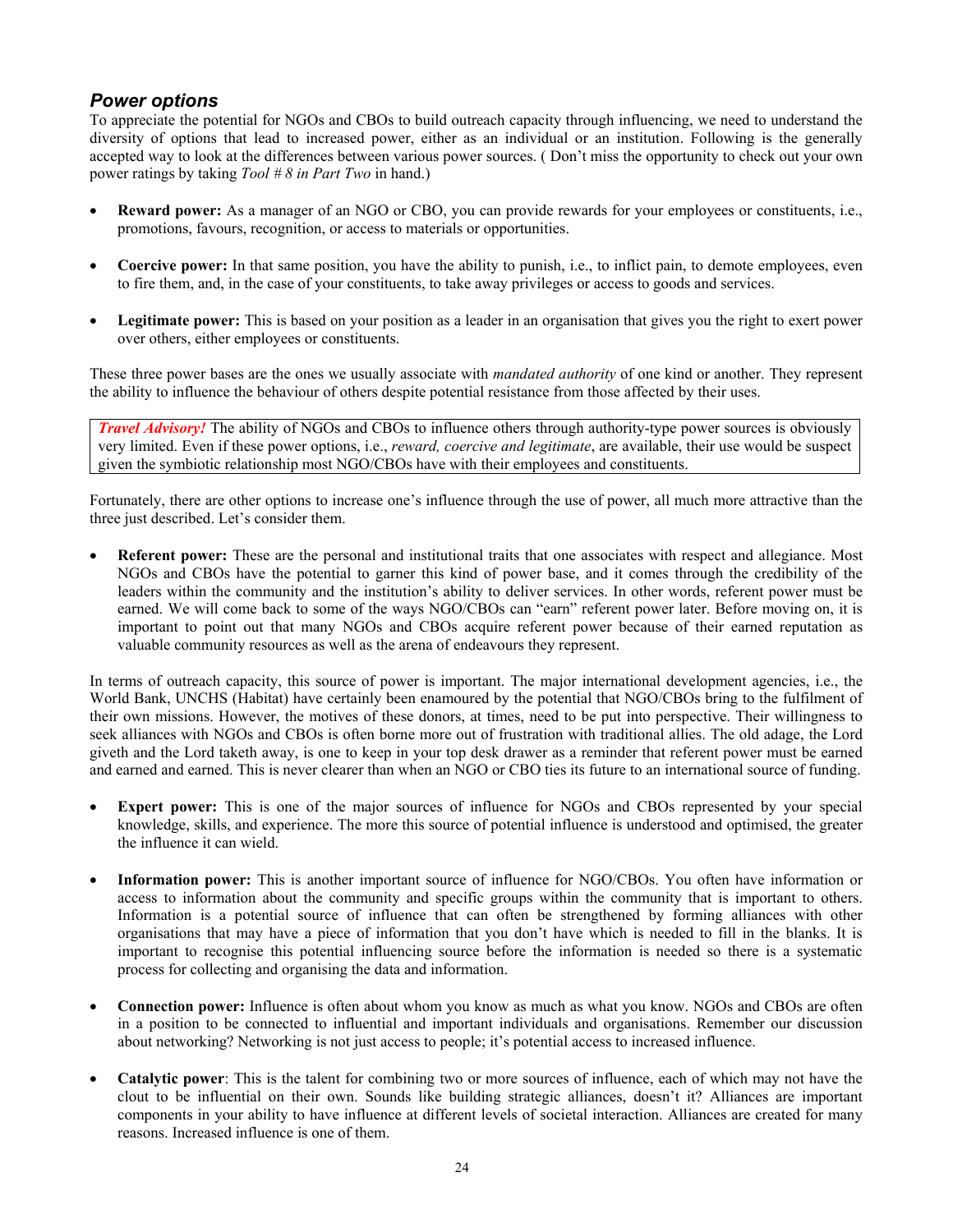# *Reflection*

Take a moment and review the various kinds of power sources just listed that can increase your ability to have influence in the community or beyond the community.

 $\mathcal{L}_\mathcal{L} = \{ \mathcal{L}_\mathcal{L} = \{ \mathcal{L}_\mathcal{L} = \{ \mathcal{L}_\mathcal{L} = \{ \mathcal{L}_\mathcal{L} = \{ \mathcal{L}_\mathcal{L} = \{ \mathcal{L}_\mathcal{L} = \{ \mathcal{L}_\mathcal{L} = \{ \mathcal{L}_\mathcal{L} = \{ \mathcal{L}_\mathcal{L} = \{ \mathcal{L}_\mathcal{L} = \{ \mathcal{L}_\mathcal{L} = \{ \mathcal{L}_\mathcal{L} = \{ \mathcal{L}_\mathcal{L} = \{ \mathcal{L}_\mathcal{$ 

 $\mathcal{L}_\mathcal{L} = \{ \mathcal{L}_\mathcal{L} = \{ \mathcal{L}_\mathcal{L} = \{ \mathcal{L}_\mathcal{L} = \{ \mathcal{L}_\mathcal{L} = \{ \mathcal{L}_\mathcal{L} = \{ \mathcal{L}_\mathcal{L} = \{ \mathcal{L}_\mathcal{L} = \{ \mathcal{L}_\mathcal{L} = \{ \mathcal{L}_\mathcal{L} = \{ \mathcal{L}_\mathcal{L} = \{ \mathcal{L}_\mathcal{L} = \{ \mathcal{L}_\mathcal{L} = \{ \mathcal{L}_\mathcal{L} = \{ \mathcal{L}_\mathcal{$ 

**\_\_\_\_\_\_\_\_\_\_\_**\_\_\_\_\_\_\_\_\_\_\_\_\_\_\_\_\_\_\_\_\_\_\_\_\_\_\_\_\_\_\_\_\_\_\_\_\_\_\_\_\_\_\_\_\_\_\_\_\_\_\_\_\_\_\_\_\_\_\_\_\_\_\_\_\_\_\_\_\_\_\_\_\_\_\_\_\_\_\_\_\_\_\_\_\_\_\_\_

 $\mathcal{L}_\mathcal{L} = \{ \mathcal{L}_\mathcal{L} = \{ \mathcal{L}_\mathcal{L} = \{ \mathcal{L}_\mathcal{L} = \{ \mathcal{L}_\mathcal{L} = \{ \mathcal{L}_\mathcal{L} = \{ \mathcal{L}_\mathcal{L} = \{ \mathcal{L}_\mathcal{L} = \{ \mathcal{L}_\mathcal{L} = \{ \mathcal{L}_\mathcal{L} = \{ \mathcal{L}_\mathcal{L} = \{ \mathcal{L}_\mathcal{L} = \{ \mathcal{L}_\mathcal{L} = \{ \mathcal{L}_\mathcal{L} = \{ \mathcal{L}_\mathcal{$ 

Which of these sources, if mobilised or increased, could increase your organisational outreach capacity?

For each one you listed, jot down one or more ways you might increase this source of influence.

Only he deserves power who everyday justifies it Dag Hammarskjold

### *A systems approach to influence*

It seems obvious from the discussion of power, and the numerous ways that personal and organisational power can be mobilised that influence flows in large measure from these power sources. Even the ability to influence the public policymaking process is tied to one or more NGO/CBO power sources. In terms of building organisational outreach, it is important to think of the influencing component from a systems perspective. The ability of NGOs and CBOs to influence begins with the competencies of the organisation's leadership and staff, quickly spreads to the individual organisation's competencies and track record, and finally involves the network of NGO/CBO institutions that can be mobilised to influence community or region wide issues and concerns.

#### **Individual competencies and influence**

For many local NGOs and CBOs the ability to influence is tied directly to the key person(s) in the organisation. In *Building Bridges through Participatory Planning*, we discuss at some length the need for shared leadership and collaboration. We have also touched on the need to build alliances earlier in this discussion. Sharing leadership roles and responsibilities and building coalitions through various kinds of organisational alliances requires a different type of managerial approach and style. A recent management book, *Power Up*, has tied the concepts of power and influence together and makes the point that mutual influence creates more total power. Since the authors are talking about an approach that mirrors many of the messages in this series of manuals and the companion *Building Bridges* series, let's take a look at what they have to say.

A central theme in *Power Up* focuses on the role the authors call "post-heroic" leadership. To understand this approach to leadership, one needs to know their description of the *heroic leader.* The heroic leader:

- knows more about what's going on in the organisation than any other person;
- has greater technical expertise than any subordinate;
- is able to solve problems faster than anyone else; and
- takes primary responsibility for everything that happens in the organisation. **(2)**

This is, of course, an exaggerated view of a leadership style. Nevertheless, there are still leaders around who think of themselves in this way even in today's global approach to management. It is a management style based on the use of centralised power to accomplish the organisation's mission. Post-heroic leaders, by contrast, rely on shared leadership and *influence* "to get others, below, above, and laterally, to respond in desired ways without coercion." <sup>(3)</sup> Moreover, post-heroic leaders and those they work with both inside and outside the organisation engage in mutual influence.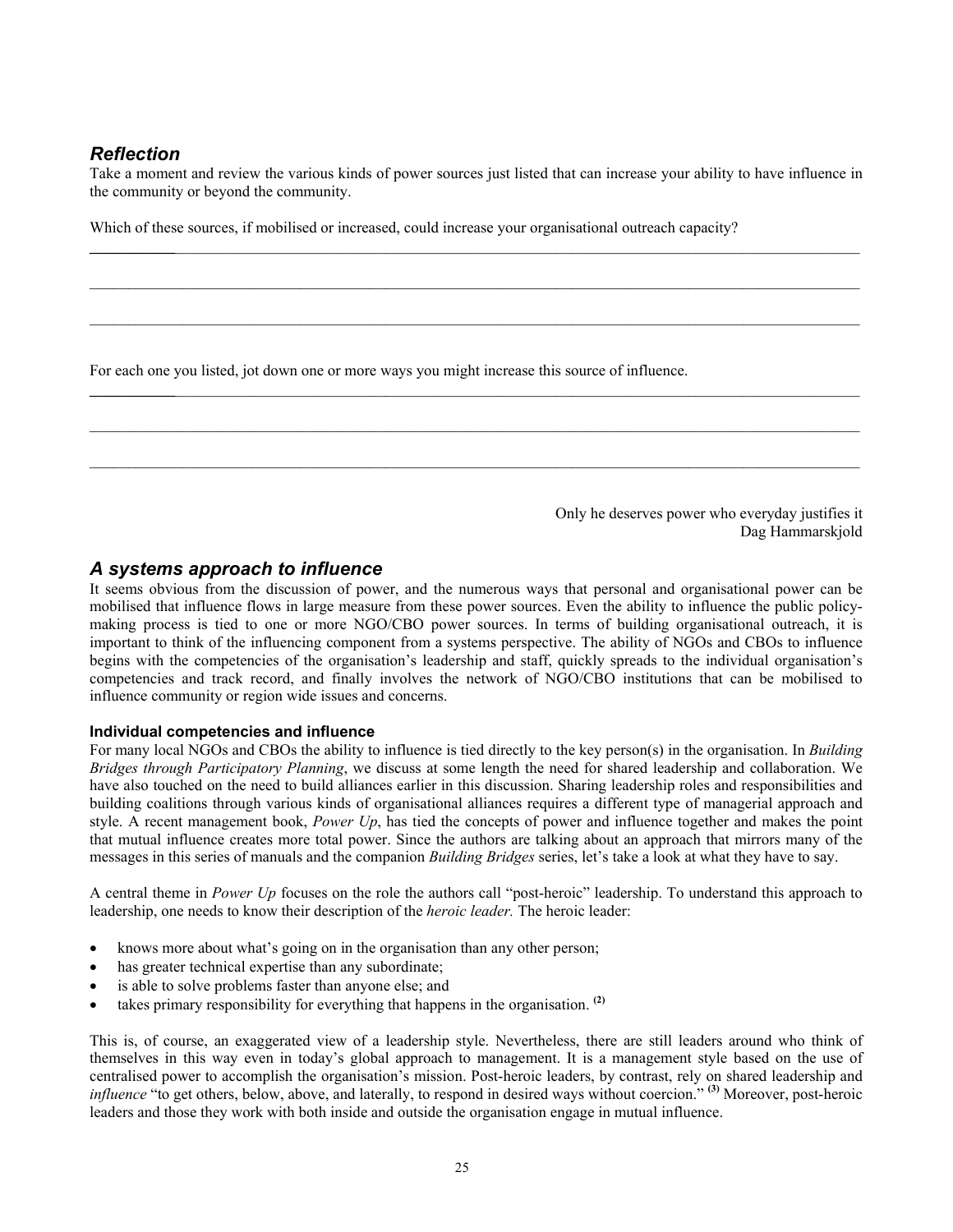To master the challenge of mutual influence, one must accept the notion that influence flows in all directions, not just from the top down within organisations or from the "most powerful" within the larger community of institutions involved in creating mutual influence. At the heart of mutual influence is the assumption that *increasing the influence of others increases one's own influence.* 

Your organisation's influence will depend first of all on the competencies of your leaders and staff. This component is covered, in part, in the manual on *Managing and Developing Human Resources*. Leadership and staff competencies are also covered in the Building Bridges companion series that stress the NGO/CBO roles in participatory planning and managing conflict and differences. We view these two skills as important to just about everything that most NGOs and CBOs do. They should be part of your organisation's human resource development program and linked directly to your organisation's strategy for building its outreach capacity. The quality of your organisation's outreach capacity, and therefore your ability to influence, begins with leadership and the ability of your staff to carry out your mission.

#### **Organisational competencies and influence**

The next inter-linking component of your ability to have influence is in the strength of your organisation and its capacity to function effectively and efficiently*. Effectiveness is doing the right things*. This means your vision, mission statement, operational goals, and objectives – all of which are, or should be, linked to the needs and aspirations of your constituents and clients. Some of the tools needed to improve the effectiveness of your organisation *doing the right things* can be found in the *Participatory Planning* manual in the *Building Bridges* companion series. Specifically, you will find concepts and tools associated with the visioning process, strategic planning, and developing client-oriented goals and objectives.

*Efficiency is doing things right.* This is how well you manage your total portfolio of resources in relation to your mission, goals, and objectives. These are human resources, financial resources, time, physical plant, processing systems, internal policies, tools, tactics, and strategies - all the resources you have at your disposal to carry out your mission.

The tools in the other manuals of this series are designed to help you improve the efficiency and effectiveness of your organisation. If you operate a constituent-centred, demand-driven, well-managed organisation, you will have influence in the community.

Local NGOs and CBOs that demonstrate individual and organisational competencies and sustain them over time will be regarded as an integral part of the community's social capital. With such recognition, come respect, trust, and influence.

> Influence is neither good nor bad in an absolute manner, but only in relation to the one who experiences it Andre Gide, Pretexts 1903

#### **Extra-organisational strategies and influence**

We have already discussed a number of the influencing strategies and tools included in these series that are designed for use beyond the immediate boundaries of the organisation, i.e., conflict management and participatory planning processes, networking and the broad range of communication skills. We will conclude this discussion on influencing by returning to the Nakuru needs assessment. What remains to be covered are the many questions raised about the policy process and the role of lobbying.

#### *Policies: from vision to impact*

On the surface, policies are formal statements adopted by governing bodies to guide future actions. In reality, the world of policies and policy making is much messier. For purposes of this discussion, we will assume the concerns of NGOs and CBOs regarding the policy process are associated with actions taken by public governing bodies that directly affect their missions and operations. Given this assumption, the NGO/CBO outreach capacity-building issues are:

- 1. how to influence the creation and adoption of enlightened policies by public governing bodies that support NGO/CBO institutions and their missions, and
- 2. how to minimise or eliminate the adverse affects of current policies in relation to NGO/CBO institutions and their operations.

Before we get into the "how to" stage of influencing those who adopt and implement public policies, it might be helpful to clear away some of the underbrush that clutters the policy landscape. ( See *Tool # 9: Part Two* for more assistance in the policy arena.)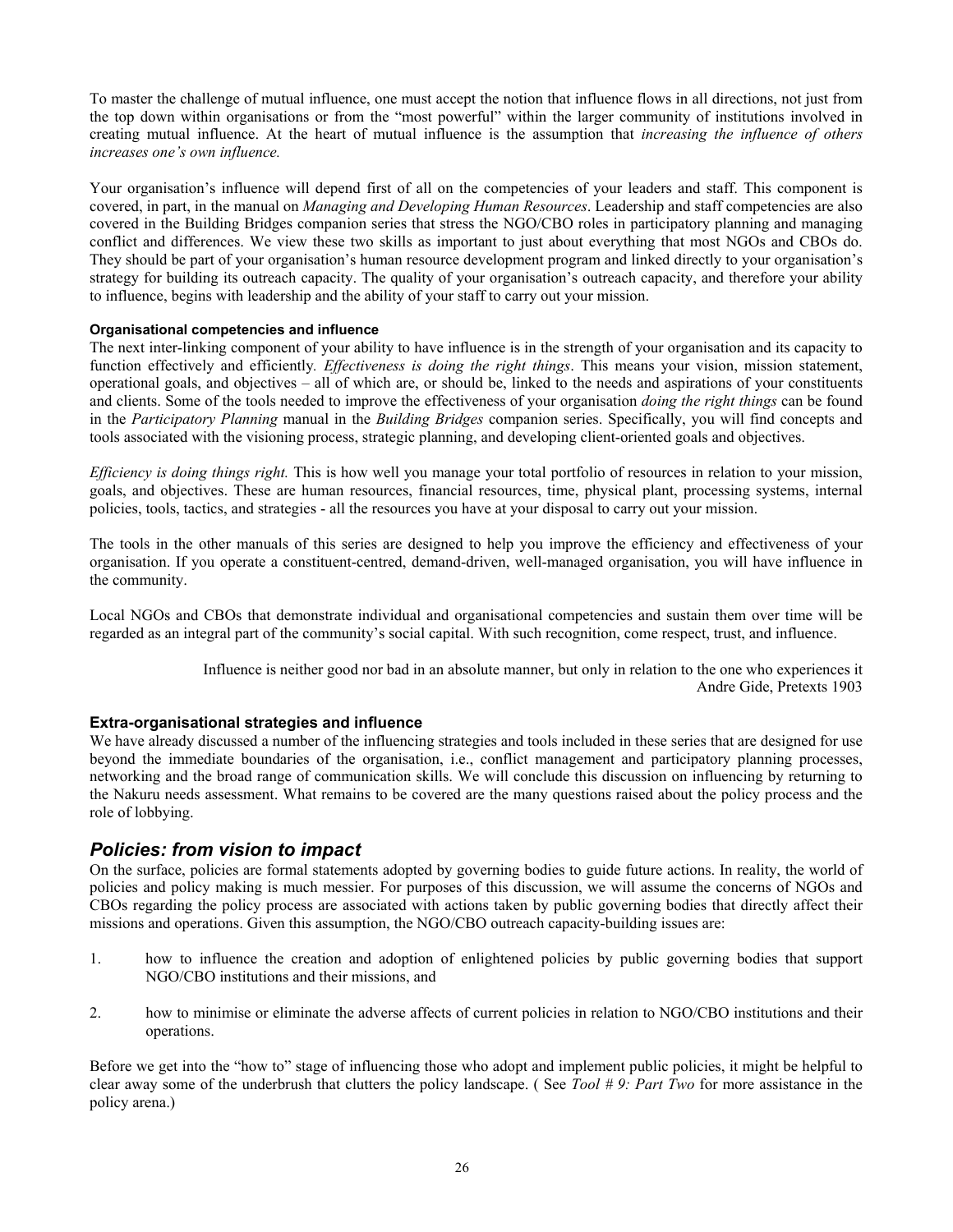#### **The policy thicket**

George Sand, a pseudonym for a well-known female French writer in the early 1800s, said in a letter to a friend *the truth is too simple: one must always get there by a complicated route.* It may have been her best defence when confronted with allegations that she was trying to be someone she wasn't. Policies also have many pseudonyms and are pursued by many complicated routes. The term *policy* is used to express a range of diverse activities. For example, policy in the mind of the person using the term may reflect.

- strategic plans and future directions
- a definition of current actions, i. e., "That's our policy"
- a way of announcing a public decision whether or not it is a formally
- adopted stand of the governing body
- a negotiated position between two or more parties
- a statement of intent, or
- an unintended, unannounced, concrete reality that has never been decided by anyone including those who are considered to have the "policy making" role.

While this venture into the rhetorical policy thicket may seem frivolous, it is important to understand that "policies" abound and can be found in the strangest places. If your NGO or CBO is going to have *influence* in getting new policies adopted or old ones changed or abandoned, then you need to know them by their pseudonyms as well. While most public policies result from a very deliberate process of decision making by elected policy bodies based on systematic analysis and deliberation, policies also happen otherwise. Here are some of the unconventional ways that policies are made.

- Through negotiations: For example, the local government is negotiating with a major international donor for funds to build a new water treatment plant. The donor insists on certain *conditions precedent* before the funds are finally committed, meaning no money until the local government agrees to meet certain conditions. These *conditions precedent* may have serious consequences on some NGOs or CBOs and their constituents.
- Policies made and affirmed through annual budget deliberations: The city council cuts funding for a new program that provides street children with alternative educational opportunities. What was seen as a recent policy victory by concerned CBOs at a previous council meeting is gutted by a need to "save money" for other "more important" priorities.
- By administrative fiat: The police department decides to curtail its neighbourhood patrol program even though the city council passed a "policy" establishing certain security standards that mandated the patrol program. Since the council hasn't bothered to monitor the implementation of their "policy" on providing safety at the neighbourhood level and since there have been few formal complaints, the police department has established its own policy about neighbourhood patrols by default.
- Through individual action: In spite of the city council's policy on including NGOs and CBOs on bidding lists for the purchase of goods and services, the purchasing agent often ignores the policy.

As you can see, policy making and policy implementation are processes that often reflect different realities from those we might have expected, based on some idealised image of policy making as solely a responsibility of elected officials. Many times public policies are *statements of intent* by policy makers that never get translated into actions. On other occasions, policies are *statements of fact* based on actions never authorised by official policy makers. To further complicate the discussion, policies are made by default. Public managers and organisations often make policies by either ignoring the policies resulting from elected deliberation and decision making or by establishing their own ground rules that become accepted "public policy" over time.

> Oh what tangled webs we weave when first we practice to believe Saint Augustine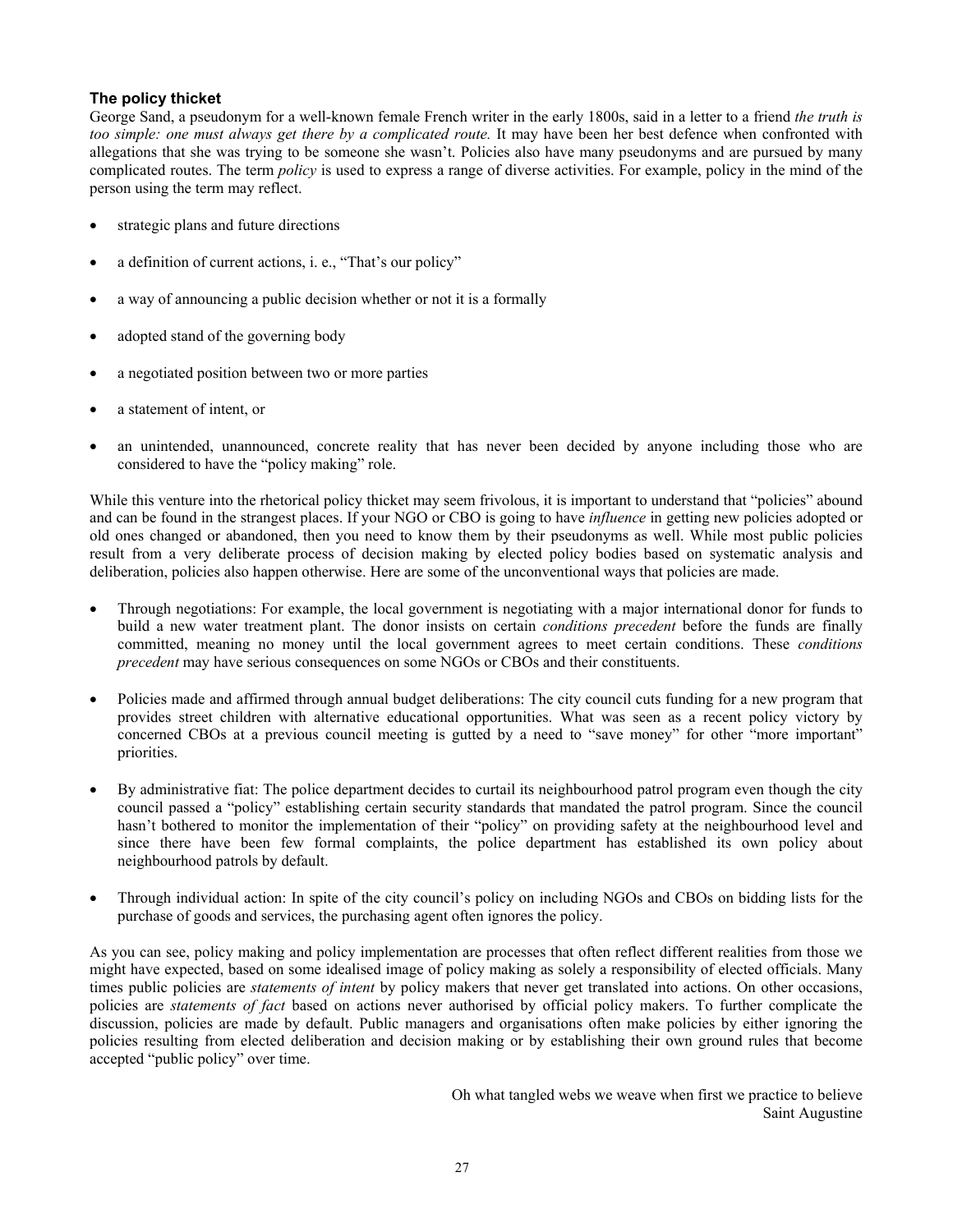#### **What to do?**

Based on this rather confused picture of the policy making implementation continuum, and on occasion discontinuum, what can NGOs and CBOs do to use their influence to affect policies and their implementation? It really depends on what you want to accomplish. If you want a new policy formulated and implemented, then certain actions may be required. If you want to implement a policy that has been adopted by a local council but never enacted according to the council's intentions, it may require a different set of actions. If you want the implementation of a current policy altered or the intent of the policy amended, it may require another strategy.

Since the opportunities to have *influence* in the public policy arena may be different from one country to another, it is difficult to prescribe actions that would either be effective or appropriate in all settings. Based on this assumption, here are a few guidelines that should fit most situations.

- **Understand the policy process in your community**. How are policies normally introduced in the political process? Who is responsible for conducting research for the policy-making body prior to their adoption of new policies? What kinds of public deliberation and disclosure processes are in place to assure that proposed policies get aired publicly? Who is the best person or office to contact for information on policy-related issues? Who will be responsible for drafting implementing guidelines and actually managing the implementation process? How does the policy body monitor current policy implementation and what might this say about the monitoring of future legislative actions? These questions and many more will need to be answered about how the policy process works in your community if you want to have influence in policy decisions.
- **Form alliances with like-minded institutions.** Recognise that the ability to influence policies and the policy process is heightened significantly by joining others in the process. Don't assume that your organisation and the people you represent are the only ones concerned with affecting certain policy issues. *Think outside the box* about where additional support and influence might come from including organisations and individuals that represent different sectors of the community. For example, a socially conscious corporation might have a keen interest is supporting new environmental legislation even though they may have to make additional investments to meet new standards. (See the last chapter for guidance on forming strategic alliances.)
- **Be pro-active on public policies that are important to you and your constituents.** Do you have a person or committee that keeps track of the policy issues that concern your organisation? If not, think about delegating this responsibility. It's a good way to use volunteers, particularly those who know the policy process and know who to contact on certain issues. Don't wait until the policy is adopted before getting involved. Often this is too late to have any *influence.* Anticipate your policy needs and do the necessary research needed to be able to present a creditable case to the right people. Contact other agencies that will benefit from the policy you are advocating and get their assistance. Use your network of contacts to see what other regions or countries are doing on the same issue or concern.
- **Be prepared to respond to the needs of the policy makers in whatever way is appropriate and within your capability.** Public policy bodies also need help when they are considering new legislation or are confronted with inefficiencies in implementing existing policies. You and your organisation might serve on a committee, provide expert testimony about the need and implementation requirements of pending legislation, or circulate petitions among your constituents to demonstrate grassroots support for policy changes. If you haven't done so already, inform those who are responsible for guiding the policy process of your willingness and availability to get involved.
- **Don't stop being involved after the adoption of new policies**. Normally, administrative guidelines are developed after the policy makers have done their legislative duty by making policy decisions. How new policies get implemented is as important as the drafting and creation of the policy in question. If possible, get involved in helping draft the implementing guidelines if the policy is going to affect your operation or your constituents.
- **Monitor, if possible, the implementation of policies that directly affect your organisation and constituents.** Are the policies being implemented? If not, why not? Is implementation being carried out in a fair and equitable fashion? What are the social, economic, and environmental consequences of current policies on the community?

*Travel Advisory!* Getting involved in the policy making process can be addictive, particularly for those who are outside the formal responsibilities of making policy for the community. If you manage, direct or represent a small NGO or CBO, you may not have time to get involved in a process that will take you away from your primary mission or duties for very long. Given these time constraints, pick your policy battles carefully, and don't take on the burden alone.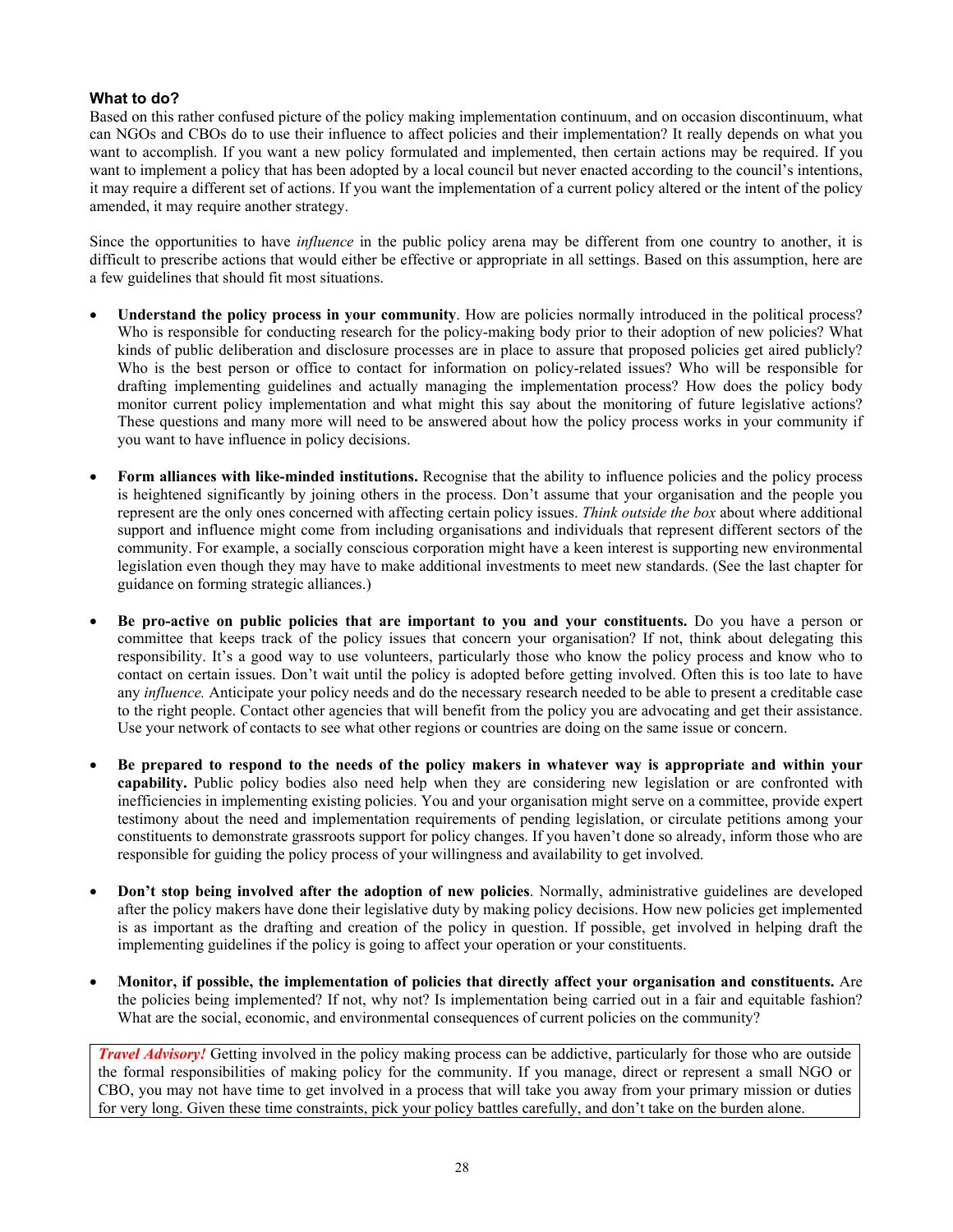# *Lobbying*

#### You can't hang everything on one nail Russian proverb

Lobbying is those activities aimed at influencing public officials and especially members of a legislative body to promote or secure the passage of legislation, i.e., policies. While much of what has just been said about influencing the policy process applies to lobbying, it is unique enough to warrant a separate discussion. ( You can also get help in increasing your lobbying skills by checking out Tool # 10 in Part Two.)

Lobbying at the local level is often a very different process from lobbying at the provincial or national levels of governance. What we have just related about influencing policy making is more applicable at the local level where the process is more personal, the persons to be influenced are more "available", and the number of legislative proposals being considered are more manageable. Lobbying your local government representative is easy compared to what it takes to penetrate the policymaking process in higher levels of government.

In one of the smaller states in the United States, over 5,000 proposed pieces of legislation are typically filed at the beginning of each legislative session and another 2,500 submitted during the legislators' deliberations. Given the complexity of dealing with this many pieces of potential legislation, the challenge and task of "influencing" the legislative process takes a quantum leap. The engagement of alliances and networks in lobbying higher levels of government is imperative unless you represent a major national or international NGO.

In case you and your colleagues decide to join a consortium of NGOs and CBOs to engage in more formal lobbying activities, here are some thoughts about the process.

- In a number of countries, NGOs and CBOs are restricted from engaging in partisan politics. They can neither endorse political candidates nor mobilise constituents to support or defeat candidates. Nor can they legally make financial contributions to political candidates.
- When NGOs and CBOs lobby, they speak to the issues. They rely on the merits of causes they represent rather than on political persuasion. Their positions must be credible.
- Influencing public decisions that serve the interests of individual citizens who lack access to the political process or the expertise to represent their own interests are one of the major reasons most NGOs and CBOs are created. Lobbying is one important way to respond to this fundamental responsibility.
- Effective lobbying is backed by analyses of needs, alternative proposals, likely results of alternative policy proposals, and the consequences of a policy vacuum in relation to the policies being considered.
- To be an effective lobbyist, you, your staff, and members of your constituency need to know how government works. In particular, you need to know how the legislative machinery develops policies and laws from the raw materials of data, ideas, options, and acts of persuasion and turns them into policies and programs that can either serve your needs or not serve them.
- The legislative process can be mysterious to all but those who are directly involved. It can also differ from one country to another so don't rely on how-to-do-it books from other places to guide you in the process.
- Don't spend too much time congratulating yourself on being the consummate lobbyist when your proposals become law. Quickly figure out how to turn the new policies and laws into concrete benefits for your constituents.
- Don't hesitate to use volunteers to help lobby for your causes. They are often more convincing.
- Effective lobbying includes such activities as:
	- $\triangleright$  organising your constituents to write to their representatives about those issues that are important
	- $\triangleright$  meeting with legislators and their staff members
	- $\triangleright$  mobilising all your networks through phone calls and e-mails to, in turn, contact their legislators just before they are ready to vote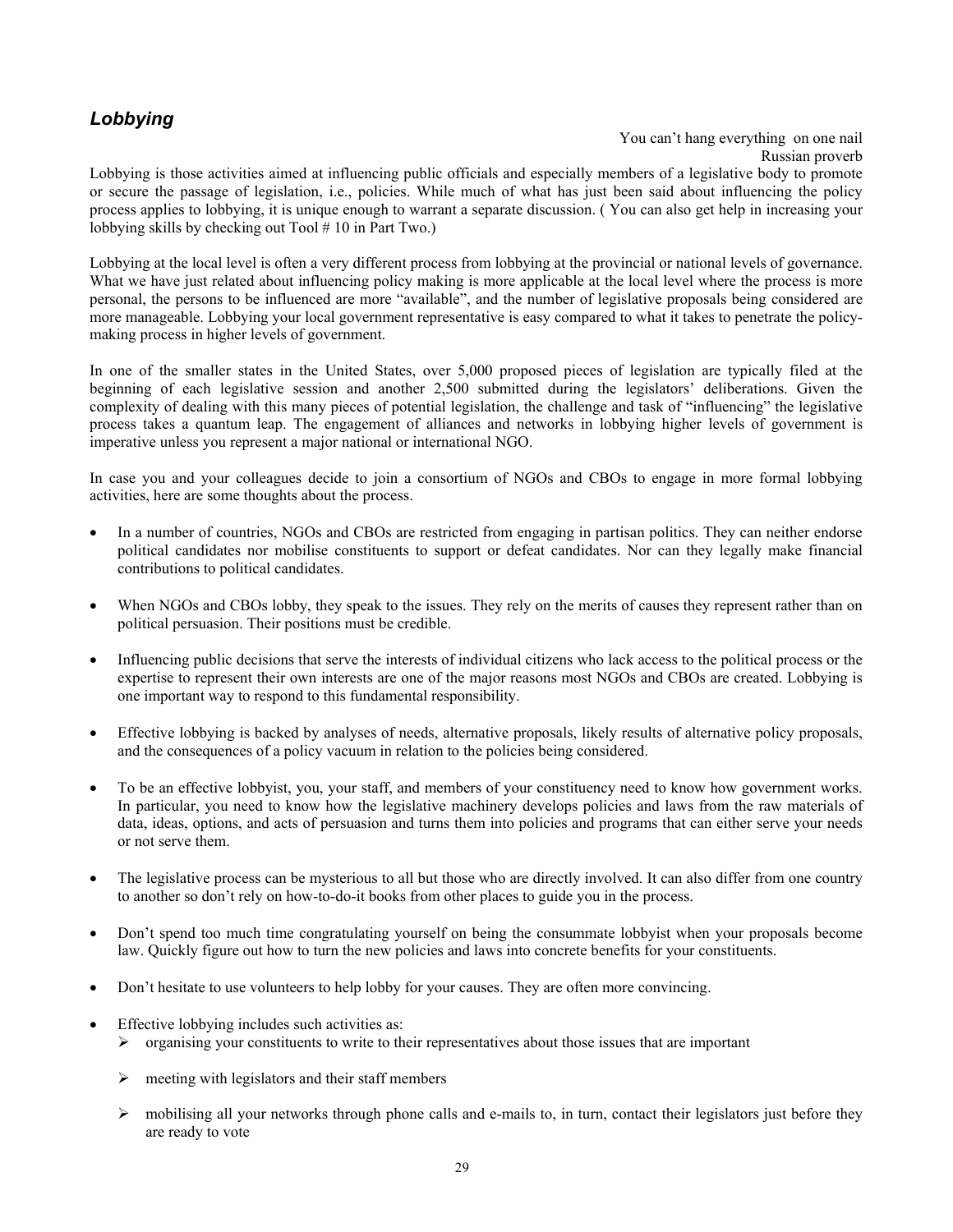- ¾ being present when they vote and being sure they know you and your representatives are present
- $\triangleright$  making sure they receive a written thank you that reminds them that you care and will be ready to solicit their support the next time around, and
- $\triangleright$  continuing to be persistent and consistent in your efforts to get legislation adopted that is in your best interest.
- Provide training in the fine art of lobbying for those who get involved. It should include written materials they will need to be effective, i.e., copies of proposed legislation, a list of legislators and others to contact with phone numbers and other pertinent information, and a chart of how a pending piece of legislation wends its way through the morass.
- Also, provide skill training on making phone calls, setting up meetings, and writing persuasive letters that are accurate, brief, clear, and timely.
- If you are working as part of a coalition of NGO/CBOs, which is critical when lobbying at the national level  $\triangleright$  build trust and maintain it
	- $\triangleright$  revere open and honest communication
	- $\triangleright$  agree on one organisation to serve as the clearing house, or there may be chaos
	- $\triangleright$  keep all members informed equally
	- $\triangleright$  pass on the results of their efforts so they will be willing to be involved the next time around, and
	- ¾ celebrate success and get ready for the next legislative session to convene. **(4)**

Judith Meredith, who wrote a book about lobbying on a shoestring, says there are only two rules that form the foundation for a citizen-network lobbying initiative.

Rule # 1: Elected and appointed officials make different decisions when watched by the affected constituents.

Rule # 2: Lobbying is simply getting the right information to the right people at the right time. **(5)**

Persons who love the law or good sausage should not watch either one being made **Bismarck** 

#### **Ten reasons to lobby for your cause**

The *Independent Sector* is a national leadership forum in the United States that works to encourage NGO and CBO initiatives, volunteering, and citizen action. Among its publications is a one-page flyer entitled *Ten Reasons to Lobby for Your Cause* which makes it ten good reasons to share it with you.

- 1. You can make a difference.
- 2. People working together can make a difference.
- 3. People can change laws.
- 4. Lobbying is a democratic tradition.
- 5. Lobbying helps find real solutions.
- 6. Lobbying is easy.
- 7. Policy makers need your expertise.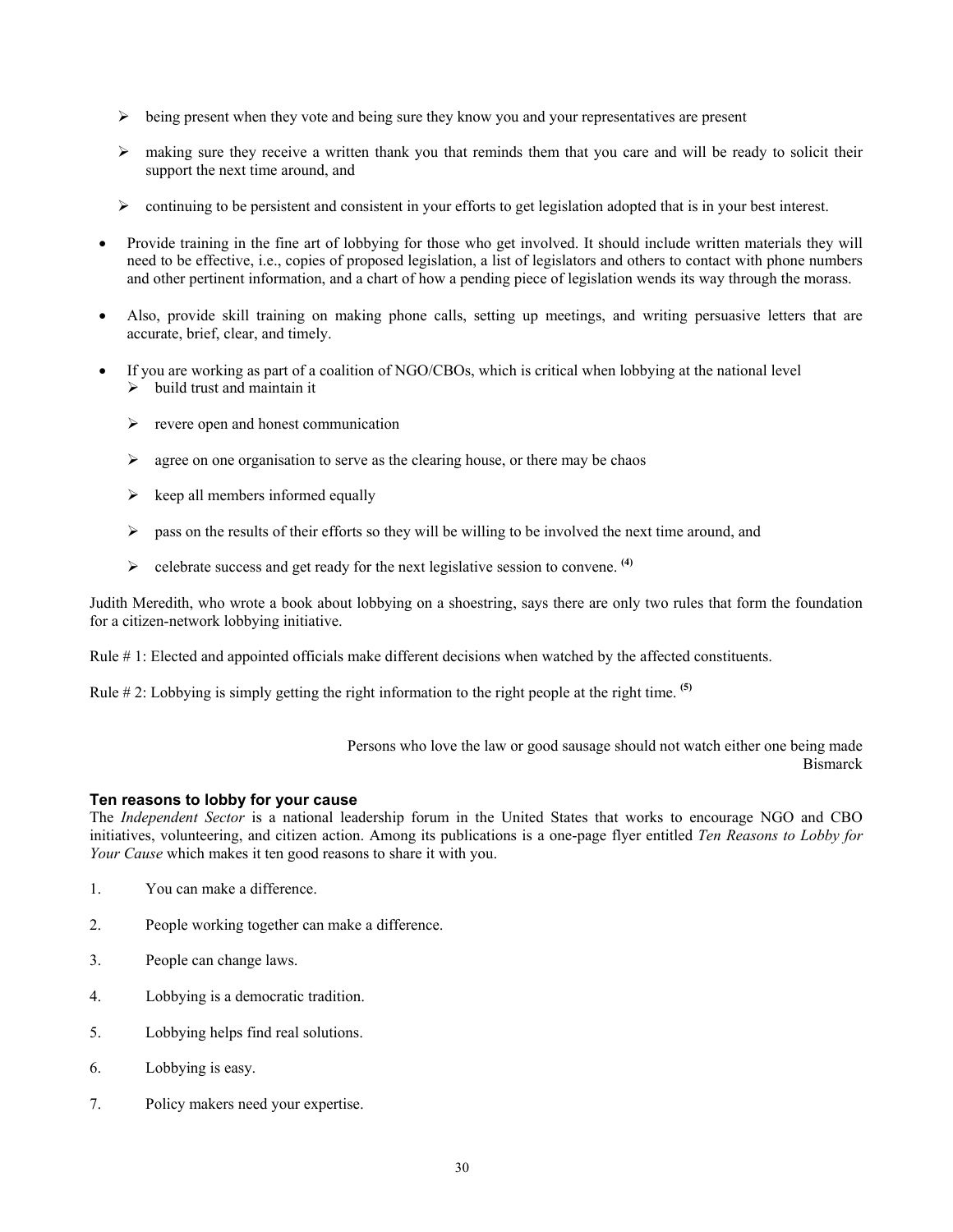- 8. Lobbying helps people.
- 9. The views of local NGOs and CBOs are important.
- 10. Lobbying advances your cause and builds public trust.

*Travel Advisory!* Lobbying is an important part of building organisational outreach capacity. Lobbying is also an important and necessary function within the democratic process, but it doesn't work if your legislators don't know what NGOs and CBOs need from them. They are elected to represent you, not to read your mind. Lobbying is influence in action. Lobby.

> Many ideas grow better when transplanted into another mind than in the one where they sprang up Oliver Wendell Holmes

As we bring this discussion of influencing to a close, we realise it is a topic of many dimensions. We have talked about *power* and the various kinds of potential power sources that NGOs and CBOs and their leaders have available to them to increase their influence within the community. Often NGOs and CBOs believe they are powerless, particularly the smaller ones. Hopefully, the discussion of power will provide insights and reassurances to those who feel powerless within their communities.

We've looked at ways to increase our influence potential at different levels of interaction. Influence is based on individual, organisation and extra-organisational competencies and strategies. NGOs and CBOs are most effective when they mobilise their influencing resources at all three levels of engagement.

Hopefully, the policy thicket is a bit easier to understand as a result of our discussions. While it is officially a legislative act, it is important to remember that policies are made "on the street" in many other less formal ways. NGOs and CBOs need to be vigilant to assure that their beneficiaries and constituents are not being victimized by policy making actions that skirt the official process. And finally, we provided some tips on how to lobby your legislature. This approach to influencing is one that will be more country and culture specific than most so each of you will need to do your "homework" to assure that your legislative needs and wants are fully understood and represented.

Finally, we want to remind you of how important and how interlinked the other two strategies of organisational outreach, communications and building strategic alliances, are in every influencing effort you decide to undertake. The effective organisation outreach strategy will involve all three of these tools. Like ingredients in a cake, they work best when used together.